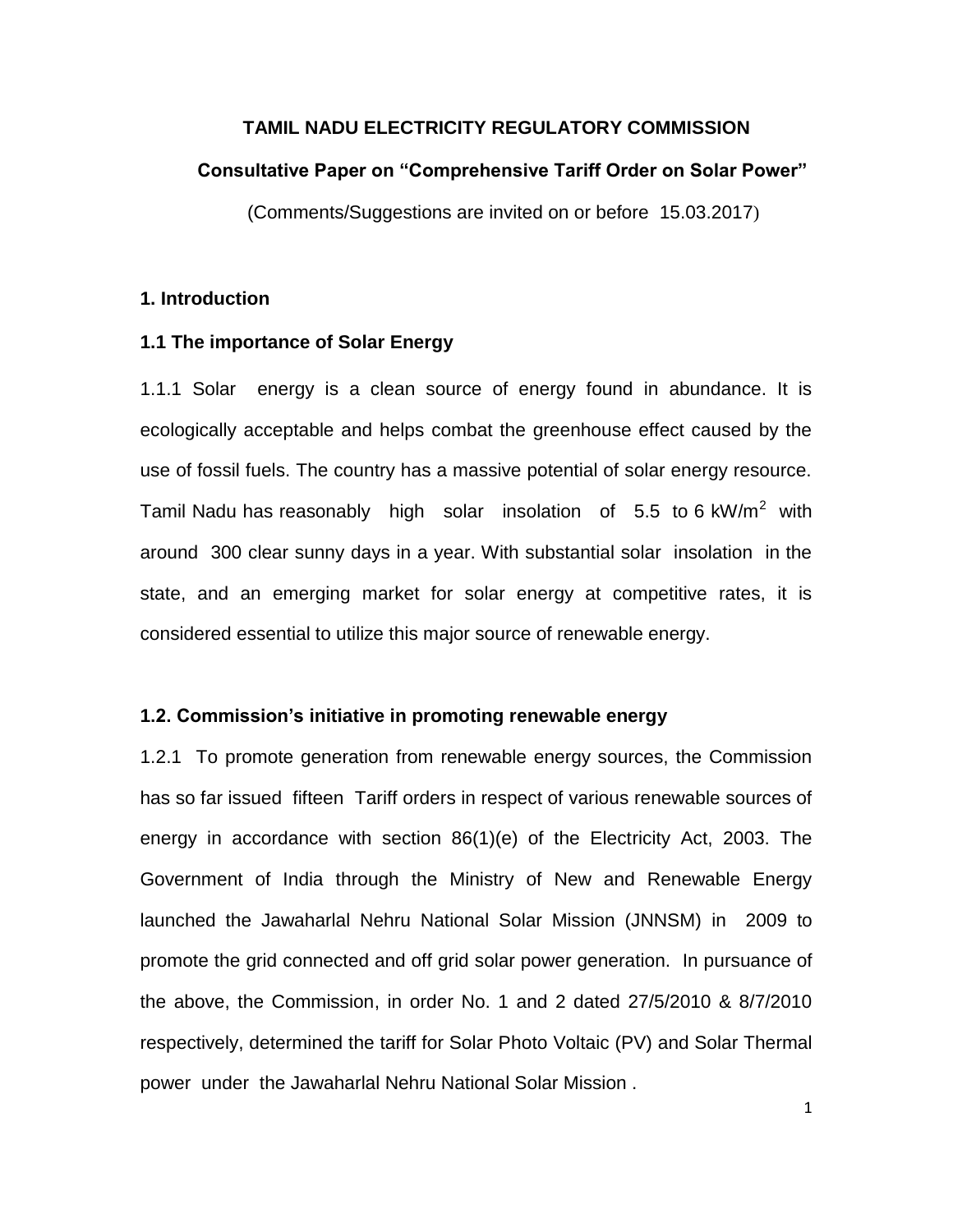### **1.3 Need for the Consultative paper**

1.3.1 The Government of Tamil Nadu launched the Tamil Nadu Solar Energy Policy 2012 to promote solar energy. The Electricity Act, 2003, mandates the State Electricity Regulatory Commissions to promote generation of electricity from renewable sources of energy. In accordance with the provision of the Electricity Act, 2003, the Electricity policies issued by the Government of India and the Commission's Power Procurement from New and Renewable Sources of Energy Regulations, 2008, the Commission issued two tariff orders on Solar power viz. Order No.7 of 2014 dt.12.9.2014 and Order No.2 of 2016 dt.28.3.2016, for purchase of solar power by distribution licensees in the State and to deal with other related issues on the matter. The control period of the Order No.2 of 2016 dt.28.3.2016 is due to expire on 31.3.2017. The Commission has therefore evolved this consultative paper for issue of the tariff order on Solar power for purchase of solar power by distribution licensees in the State, for the next control period, duly inviting comments/suggestions from stakeholders.

## **2. Technology**

2.1 Photovoltaics (PV) is the direct method of converting sunlight into electricity through a device known as the "Solar Cell". Many different solar cell technologies such as mono-crystalline and poly-crystalline silicon, thin films such as amorphous silicon, micromorph, cadmium telluride, copper indium gallium selenide and concentrator-based high-efficiency III-V, etc. are available in the market today. Further, substantial R&D efforts are also underway globally for

2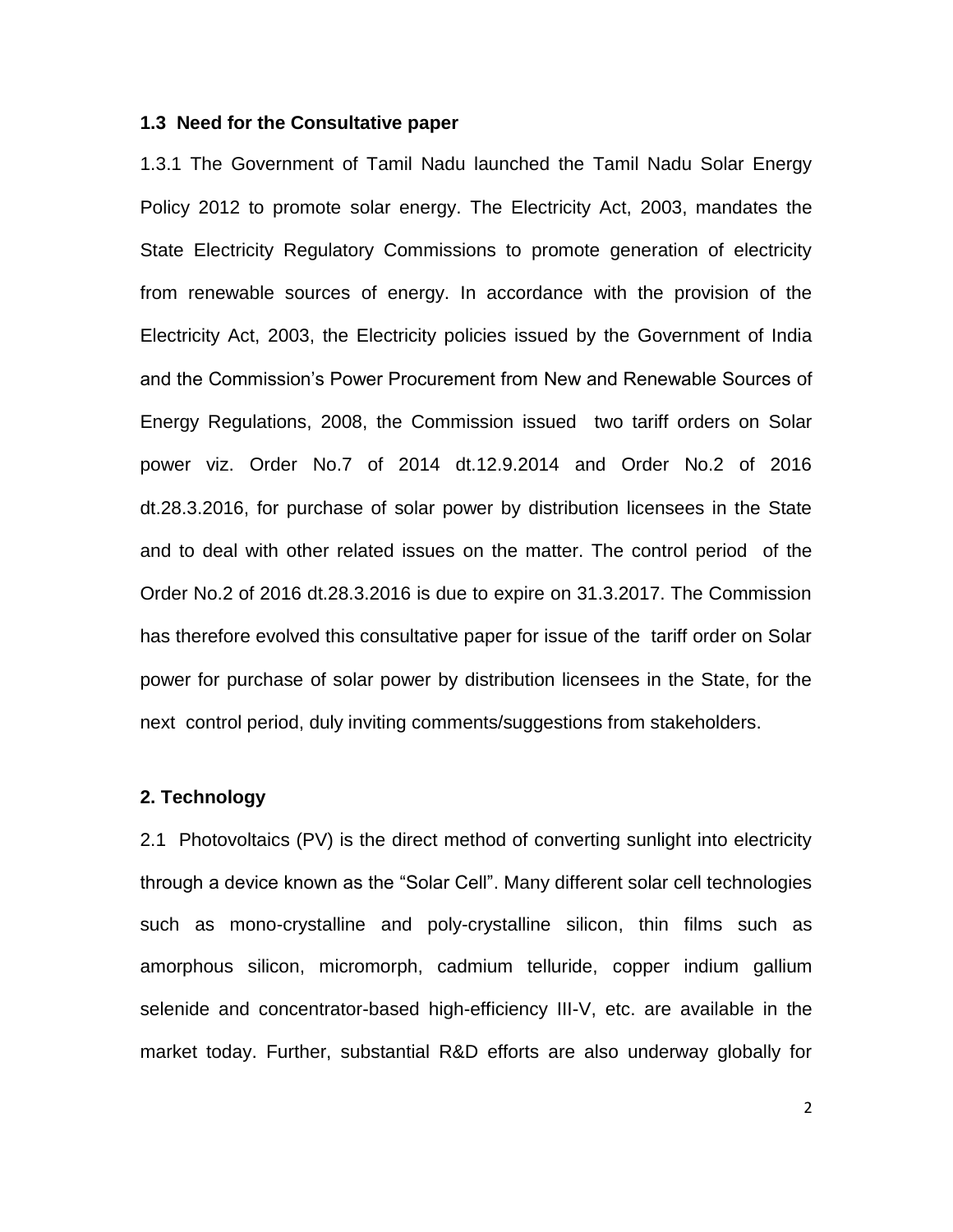enhancing efficiencies, developing novel cell technologies that entail in reduction of costs of these solar cells.

2.2 Solar thermal technologies, also known as concentrated solar thermal (CST) technologies, typically concentrate on the direct component of sunlight to attain high temperatures and consequently generate electricity. The concentration is achieved typically through various reflection methodologies, which define these technologies. Parabolic trough, linear Fresnel, central receiver and parabolic dish are the primary solar thermal technologies. In addition to different types of construction of reflectors, these technologies also differ based on reliability, maturity, and economics.

### **2.3. Standards**

2.3.1 Each of these technologies have different cost implications based on their efficiency, reliability, mounting, tracking, land, water and other requirements. The final selection of the technology shall be left to the Solar Power Developers. The minimum technical requirements would be as per the regulations/specifications issued by the Central Electricity Authority and Ministry of New and Renewable Energy and the developers shall adhere to them.

## **3. Legal provisions**

#### **3.1. Related Provisions of Electricity Act, 2003**

3.1.1 Relevant provisions of Electricity Act, 2003 are reproduced below:

*"Section 3(1): The Central Government shall, from time to time, prepare the National Electricity Policy and tariff policy, in consultation with the State Governments and the Authority for development of the power system based on optimal utilisation of resources such as coal, natural gas, nuclear substances or materials, hydro and renewable sources*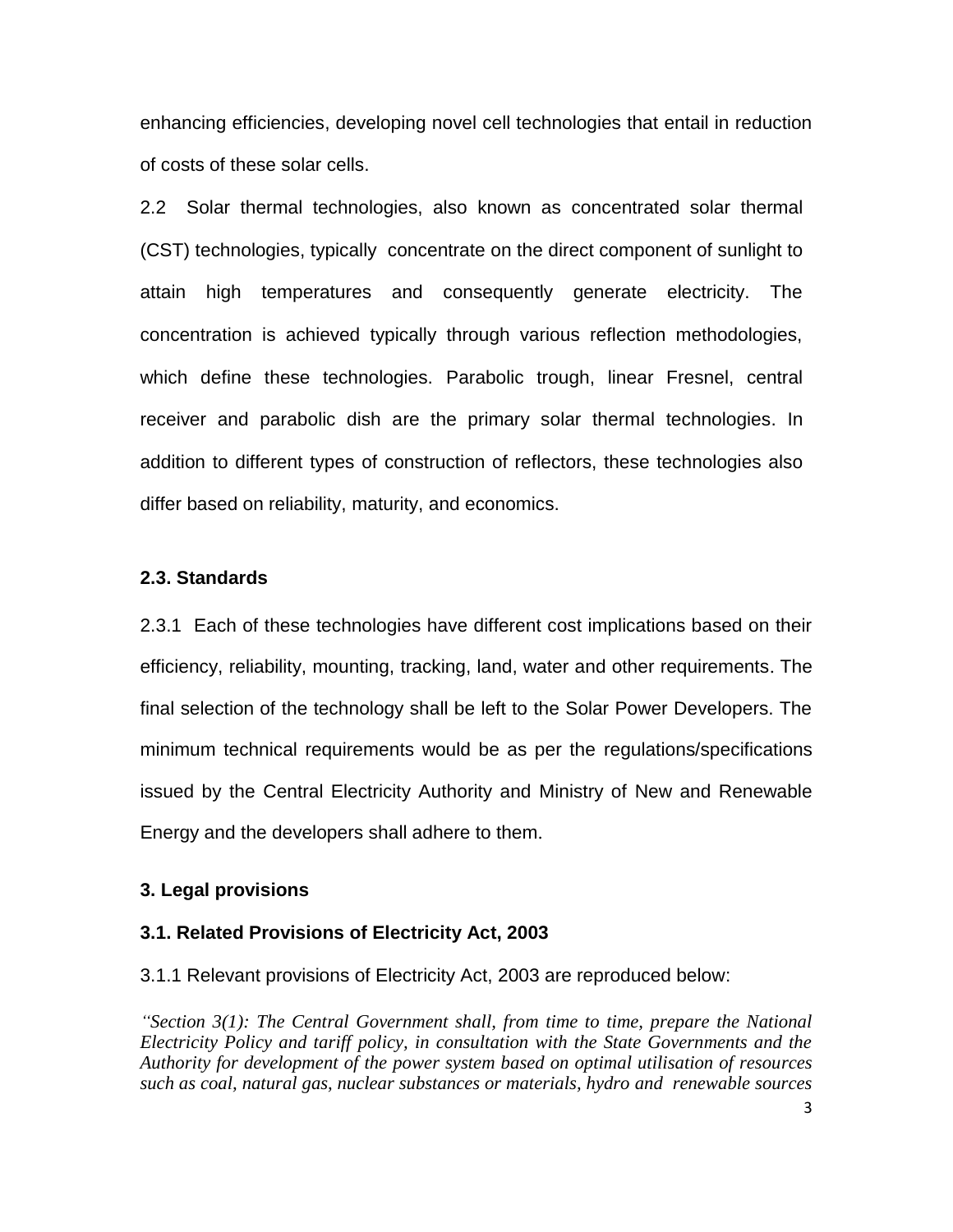*of energy.*

*Section 61: The Appropriate Commission shall, subject to the provisions of this Act, specify the terms and conditions for the determination of tariff, and in doing so, shall be guided by the following, namely:-*

*…………………………………………………………………………………………………*

- *(h) the promotion of cogeneration and generation of electricity from renewable sources of energy;*
- *(i) the National Electricity Policy and tariff policy*

*Section 62(1): The Appropriate Commission shall determine the tariff in accordance with the provisions of this Act for – (a) supply of electricity by a generating company to a distribution licensee:*

*Section 62(2): The Appropriate Commission may require a licensee or a generating company to furnish separate details, as may be specified in respect of generation, transmission and distribution for determination of tariff.*

*Section 62(5): The Commission may require a licensee or a generating company to comply with such procedure as may be specified for calculating the expected revenues from the tariff and charges which he or it is permitted to recover.*

*Section 86(1)(e): The State Commission shall promote cogeneration and generation of electricity from renewable sources of energy by providing suitable measures for connectivity with the grid and sale of electricity to any person, and also specify, for purchase of electricity from such sources, a percentage of the total consumption of electricity in the area of a distribution licensee;"*

# **3.2. Related Provisions of National Electricity Policy**

3.2.1 Relevant provisions of National Electricity Policy are reproduced below:

*"Section 5.2.20 Feasible potential of non-conventional energy resources, mainly small hydro, wind and bio-mass would also need to be exploited fully to create additional power generation capacity. With a view to increase the overall share of non-conventional energy sources in the electricity mix, efforts will be made to encourage private sector participation through suitable promotional measures.*

*Section 5.12.2 The Electricity Act 2003 provides that co-generation and generation of electricity from non-conventional sources would be promoted by the SERCs by providing suitable measures for connectivity with grid and sale of electricity to any person and also by specifying, for purchase of electricity from such sources, a percentage of the total consumption of electricity in the area of a distribution licensee. Such percentage for purchase of power from non-conventional sources should be made applicable for the*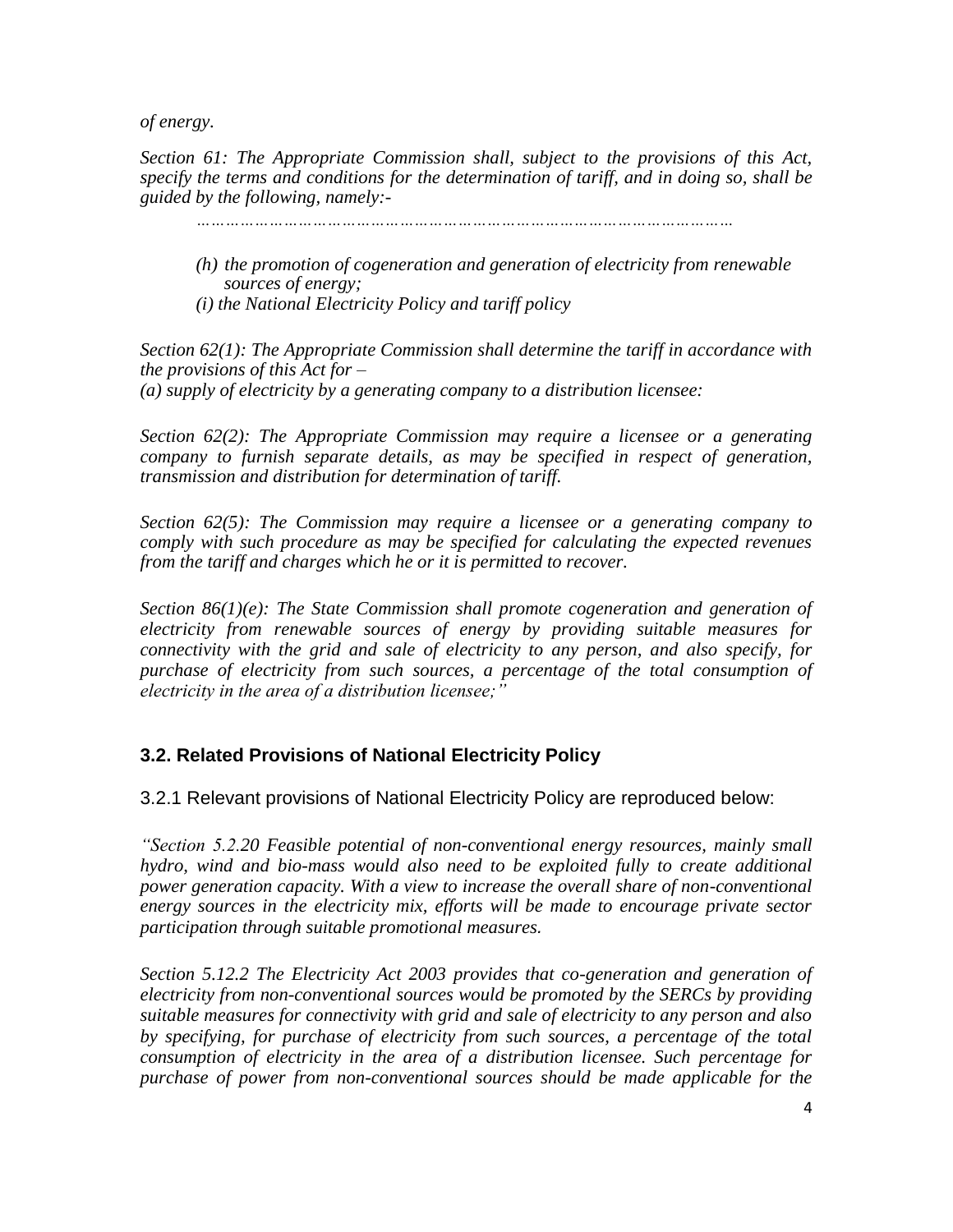*tariffs to be determined by the SERCs at the earliest. Progressively the share of electricity from non-conventional sources would need to be increased as prescribed by State Electricity Regulatory Commissions. Such purchase by distribution companies shall*  be through competitive bidding process. Considering the fact that it will take some time *before non-conventional technologies compete, in terms of cost, with conventional sources, the Commission may determine an appropriate differential in prices to promote these technologies."*

# **3.3. Related Provisions of Tariff Policy**

# 3.3.1 Relevant provisions of Tariff Policy,2016 are reproduced below:

*"Para 6.4 "(1) Pursuant to provisions of section 86(1)(e) of the Act, the Appropriate Commission shall fix a minimum percentage of the total consumption of electricity in the area of a distribution licensee for purchase of energy from renewable energy sources, taking into account availability of such resources and its impact on retail tariffs. Cost of purchase of renewable energy shall be taken into account while determining tariff by SERCs. Long term growth trajectory of Renewable Purchase Obligations (RPOs)will be prescribed by the Ministry of Power in consultation with MNRE.*

*…….*

*(i) Within the percentage so made applicable, to start with, the SERCs shall also reserve a minimum percentage for purchase of solar energy from the date of notification of this policy which shall be such that it reaches 8% of total consumption of energy, excluding Hydro power, by March 2022 or as notified by the Central Government from time to time. …..*

*(iii) It is desirable that purchase of energy from renewable sources of energy takes place more or*  less in the same proportion in different States. To achieve this objective in the current scenario of *large availability of such resources only in certain parts of the country, an appropriate mechanism such as Renewable Energy Certificate (REC) would need to be promoted. Through such a mechanism, the renewable energy based generation companies can sell the electricity to local distribution licensee at the rates for conventional power and can recover the balance cost by selling certificates to other distribution companies and obligated entities enabling the latter to meet their renewable power purchase obligations. The REC mechanism should also have a solar specific REC.*

*(iv) Appropriate Commission may also provide for a suitable regulatory framework for encouraging such other emerging renewable energy technologies by prescribing separate technology based REC multiplier(i.e granting higher or lower number of RECs to such emerging technologies for the same level of generation).Similarly, considering the change in prices of renewable energy technologies with passage of time, the Appropriate Commission may prescribe vintage based REC multiplier(i.e granting higher or lower number of RECs for the same level of generation based on year of commissioning of plant).*

*(2) States shall endeavor to procure power from renewable energy sources through competitive bidding to keep the tariff low, except from the waste to energy plants. Procurement of power by Distribution Licensee from renewable energy sources from projects above the notified capacity,*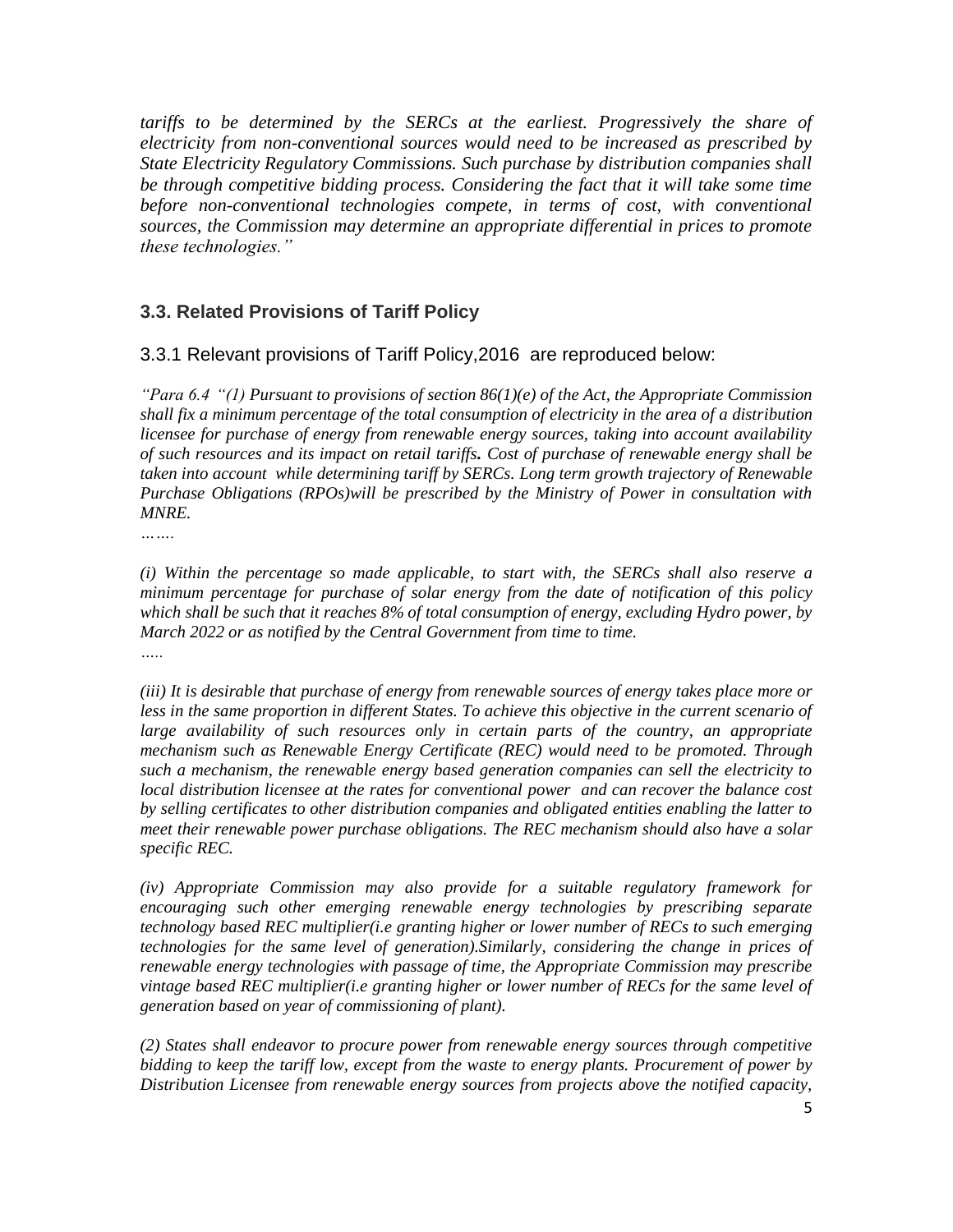*shall be done through competitive bidding process, from the date to be notified by the Central Government.*

*However, till such notification, any such procurement of power from renewable energy sources projects, may be done under Section 62 of the Electricity Act, 2003."*

# **3.4. Commission's Regulations on Power Procurement from New and Renewable Sources**

3.4.1 This consultative paper has been prepared in consonance with the provisions of Commission's regulation on "Power Procurement from New and Renewable Sources of Energy Regulations, 2008" notified on 8.02.2008 and its subsequent amendments.

## **4. Power position in Tamil Nadu**

4.1. The generating capacity in respect of conventional energy connected to the TANGEDCO's grid including the allocation from Central Generating stations is 12618.98 MW as on 01.01.2017.This comprises of 4,320 MW from TANGEDCO's thermal stations, 516.08 MW from gas turbine stations, 2307.9 MW from hydro stations and 5475 MW as Tamil Nadu's share from central generating stations. Power from Independent Power Projects and Captive sources account for 746.5 MW and 986.5 MW respectively and another 3830 MW is through long term and medium term power purchases

4.2. Generating capacity from privately owned wind farms is 7678.16 MW. The installed capacity of cogeneration in sugar mills is 659.40 MW and biomass power projects is 230 MW. The installed capacity of solar power sources is 1546.75 MW which is inclusive of schemes under Jawaharlal Nehru National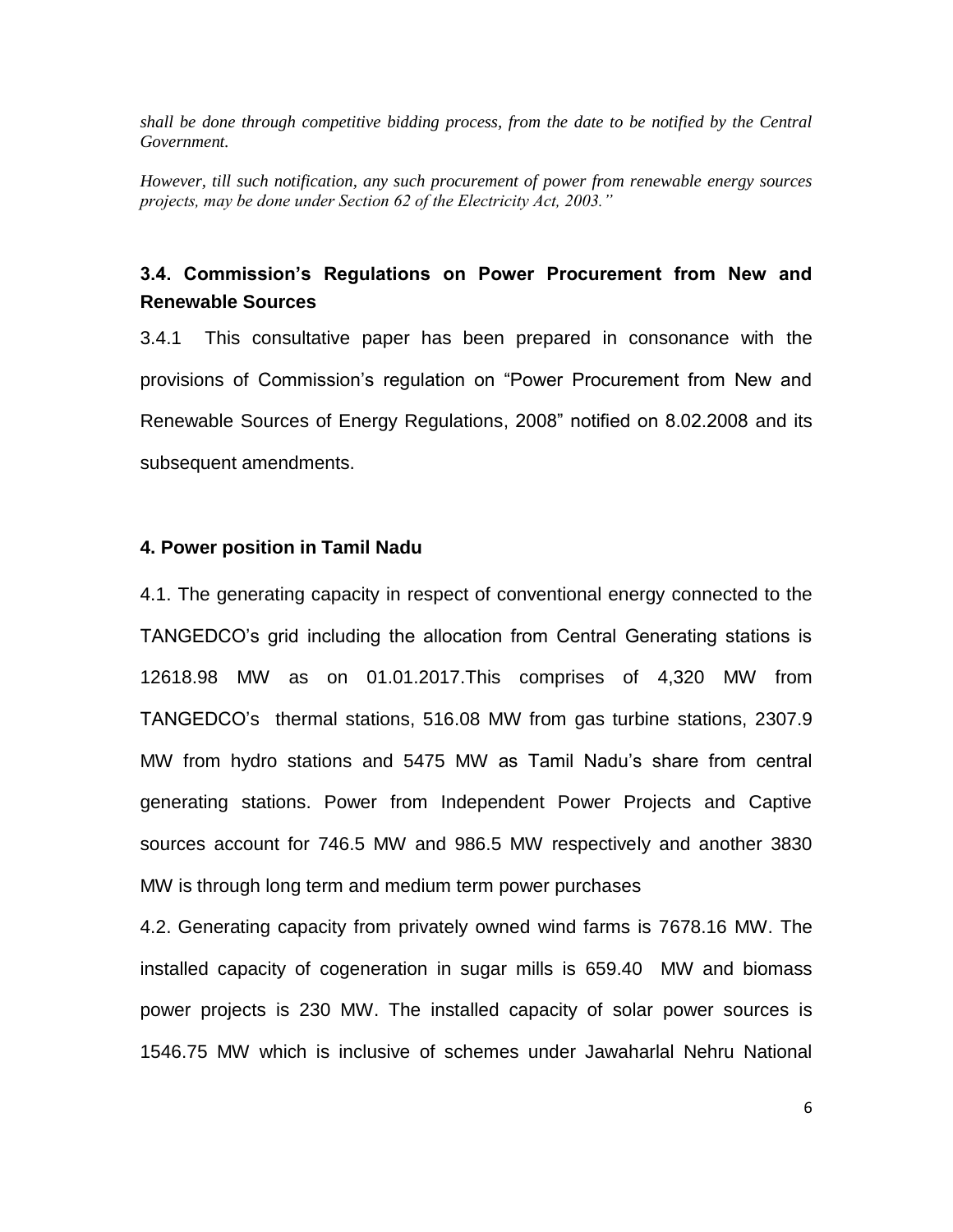Solar Mission(JNNSM), NTPC Vidyut Vyapar Nigam(NVVN) Bundling scheme and solar roof top schemes.

4.3. The peak demand in the State is around 15300 MW. The expected peak may vary from 16000 MW to 16200 MW. The peak power requirement is increasing at the rate of about 8% annually in the State.

### **5. Applicability of the proposed order**

5.1 The Order proposed to be issued shall come into force from 01.04.2017. The tariff fixed in the order shall be applicable to all solar power plants commissioned during the control period of the Order. The tariff is applicable for purchase of solar power by Distribution Licensee from Solar Power Generators(SPGs). The open access charges and other terms and conditions specified shall be applicable to all the SPGs, irrespective of their date of commissioning.

## **6. Tariff Determination Process**

6.1 With regard to tariff determination process, the relevant portion of Regulation 4 of the Power Procurement from New and Renewable Sources of Energy Regulations, 2008 is reproduced below:

*"(1) The Commission shall follow the process mentioned below for the determination of tariff for the power from new and renewable sources based generators, namely;-*

*a) initiating the process of fixing the tariff either suo motu or on an application filed by the distribution licensee or by the generator.* 

*b) inviting public response on the suo motu proceedings or on the application filed by the distribution licensee or by the generator.* 

*d) issuing general/specific tariff order for purchase of power from new and renewable sources based generators*."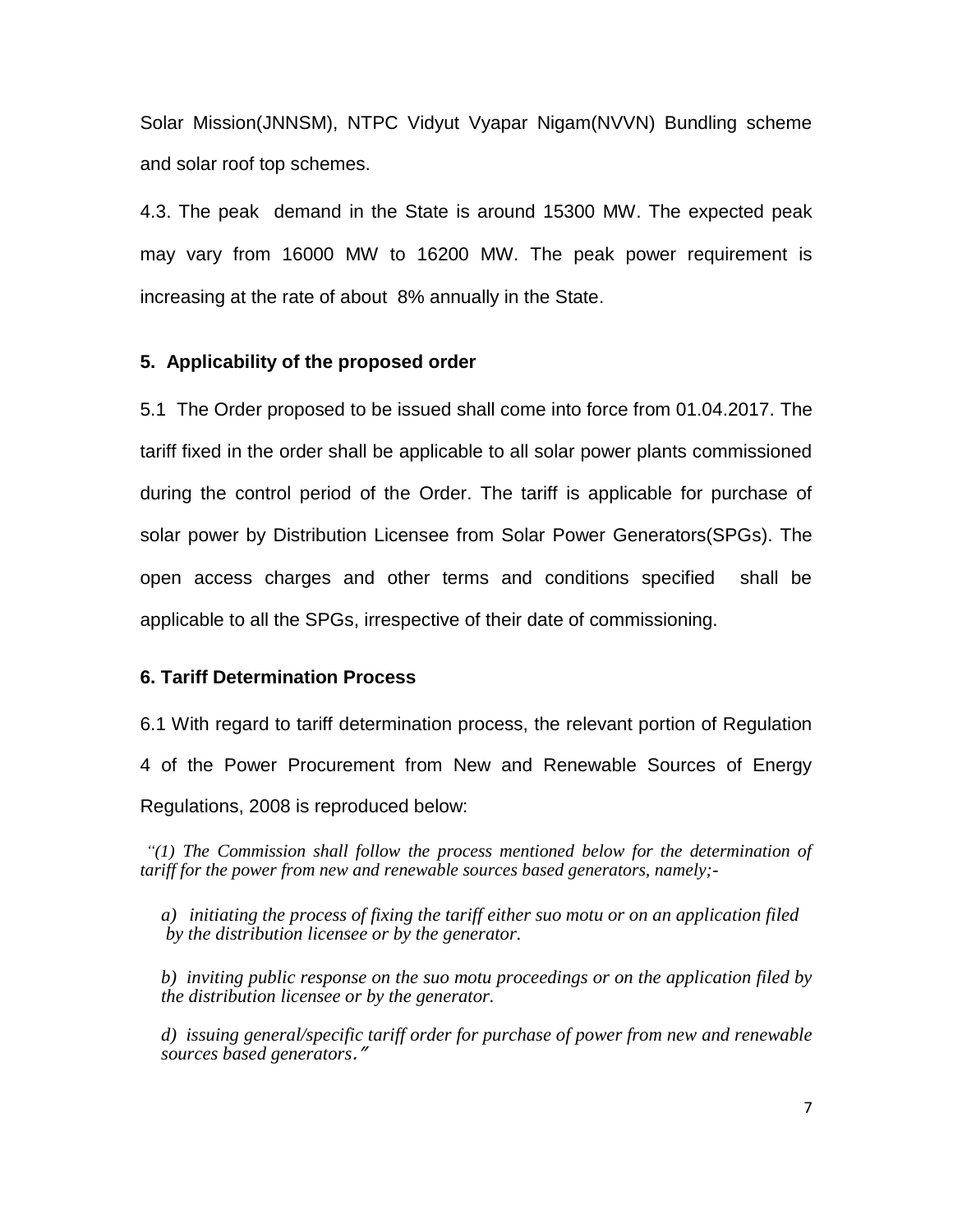The Commission has prepared this consultative paper to elicit the views and suggestions of the stake holders.

# **7. Tariff / Pricing Methodology**

7.1 Tariff / Pricing Methodology specified in Regulation 4 of the Power Procurement from New and Renewable Sources of Energy Regulations, 2008 is

reproduced below:

*"(2) While deciding the tariff for power purchase by distribution licensee from new and renewable sources based generators, the Commission shall, as far as possible, be guided by the principles and methodologies specified by:*

- *(a) Central Electricity Regulatory Commission*
- *(b) National Electricity Policy*
- *(c) Tariff Policy issued by the Government of India*
- *(d) Rural Electrification Policy*
- *(e) Forum of Regulators (FOR)*
- *(f) Central and State Governments*

*(3) The Commission shall, by a general or specific order, determine the tariff for the purchase of power from each kind of new and renewable sources based generators by the distribution licensee. In case of small hydro projects with a capacity of more than 5 MW but not exceeding 25 MW capacities, Commission decide the tariff on case to case basis.* 

*Provided where the tariff has been determined by following transparent process of bidding in accordance with the guidelines issued by the Central Government, as provided under section 63 of the Act, the Commission shall adopt such tariff.*

*(4) While determining the tariff, the Commission may, to the extent possible consider to permit an allowance / disincentive based on technology, fuel, market risk, environmental benefits and social impact etc., of each type of new and renewable source.* 

*(5) While determining the tariff, the Commission shall adopt appropriate financial and operational parameters.* 

*(6) While determining the tariff the Commission may adopt appropriate tariff methodology."*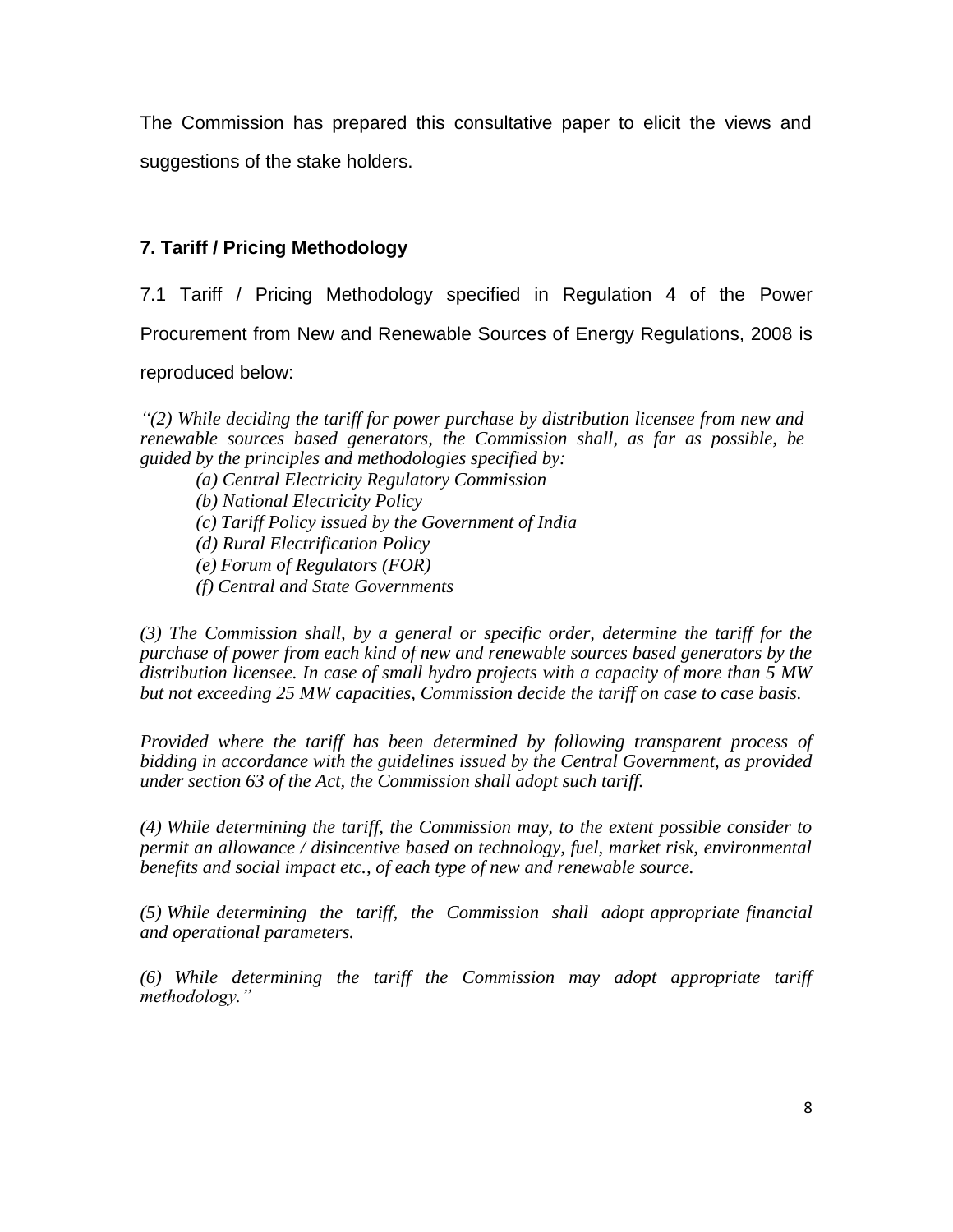### **7.2. Project specific or Generalized Tariff**

7.2.1 A generalized tariff mechanism would provide incentive to the investors for use of most efficient equipment to maximize returns and for selecting the suitable site while a project-specific tariff would provide each investor, irrespective of the machine type, the stipulated return on equity which, in effect, would shield the investor from the uncertainties involved. The order proposed to be issued is to mainly provide for power purchase by distribution licensees to meet their Renewable Purchase Obligation as specified in the Commission's Regulations. The solar power plants commissioned in the state have mostly adopted similar technology with minor modifications. Hence, the Commission proposes to issue a generalized tariff order for Solar Photovoltaic and Solar Thermal projects.

### **7.3. Single Part vs. Two Part Tariff**

7.3.1. Two part tariff is generally adopted when the variable component is significant. In the case of solar energy generation, no variable cost like fuel cost is involved. Operation, maintenance and insurance cost could be taken care of by adopting suitable parameters. Therefore, the Commission proposes to continue with the single-part tariff for solar energy generation.

## **7.4. Cost-Plus Tariff Determination**

7.4.1 Regulation 4(6) of "Power Procurement from New and Renewable Sources of Energy Regulations, 2008" empowers the Commission to adopt "appropriate tariff methodology" to determine the tariff for solar power. Cost-plus tariff determination is a more practical method. It can be easily designed to provide

9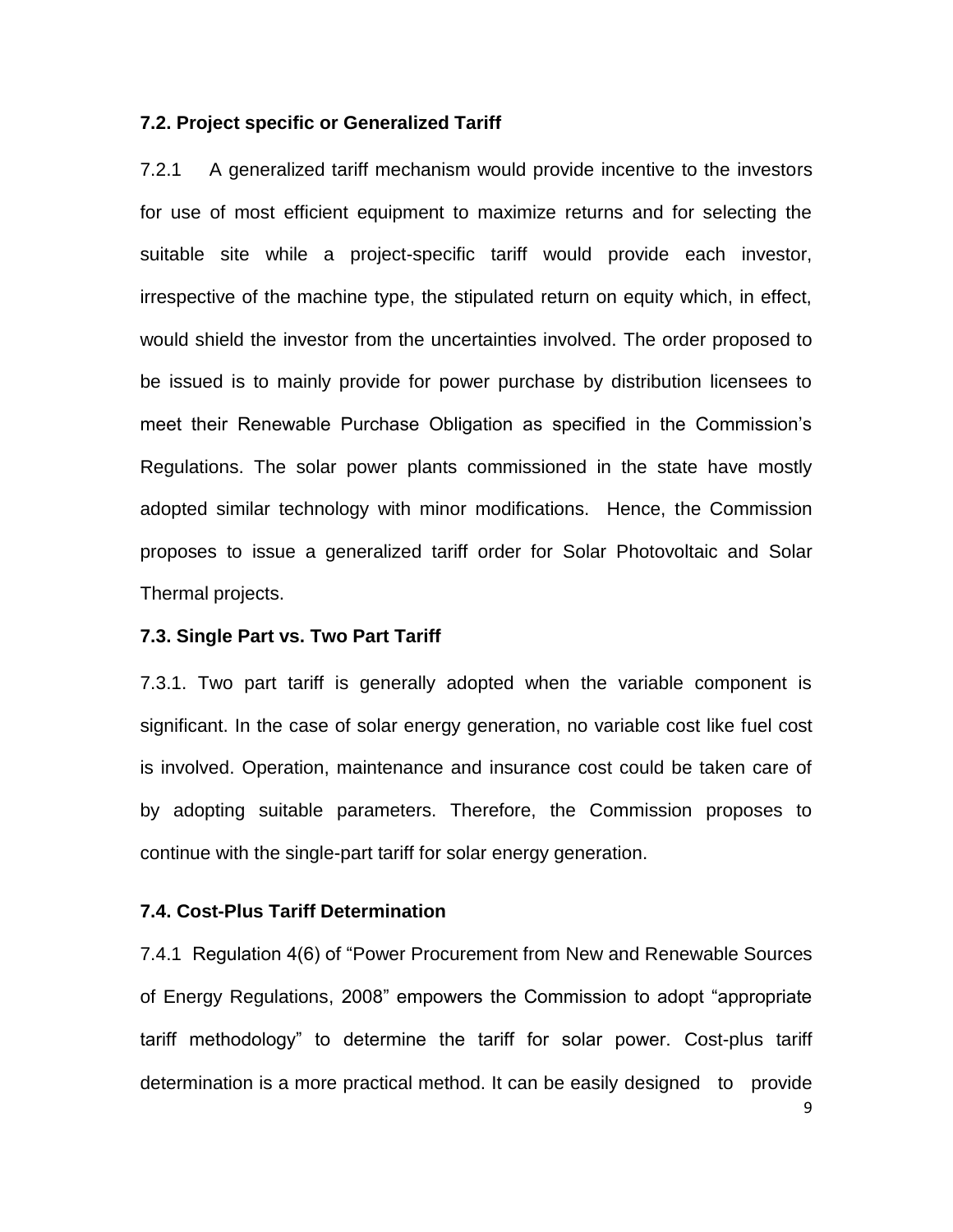adequate returns to the investor and a surety of returns will lead to larger investment in solar power plants. Commission in the last two tariff orders issued for solar power adopted cost plus single part levellised tariff taking into account the Accelerated Depreciation(AD) benefit as done by CERC and many other SERCs. The Commission proposes to adopt the same for this order on solar power.

## **8. Tariff Components**

8.1 The Commission has carried out a detailed analysis of the existing policies/procedures and commercial mechanisms in respect of power generation from Solar based power plants. The tariff determined in a cost plus scenario, would depend significantly on the following operating and financial parameters:

- 1. Capital Cost
- 2. Capacity Utilisation Factor
- 3. Operation and Maintenance expenses
- 4. Insurance cost
- 5. Debt Equity ratio
- 6. Term of Loan and Interest
- 7. Discount factor
- 8. Life of plant and machinery
- 9. Interest on Working Capital
- 10. Return on Equity
- 11. Depreciation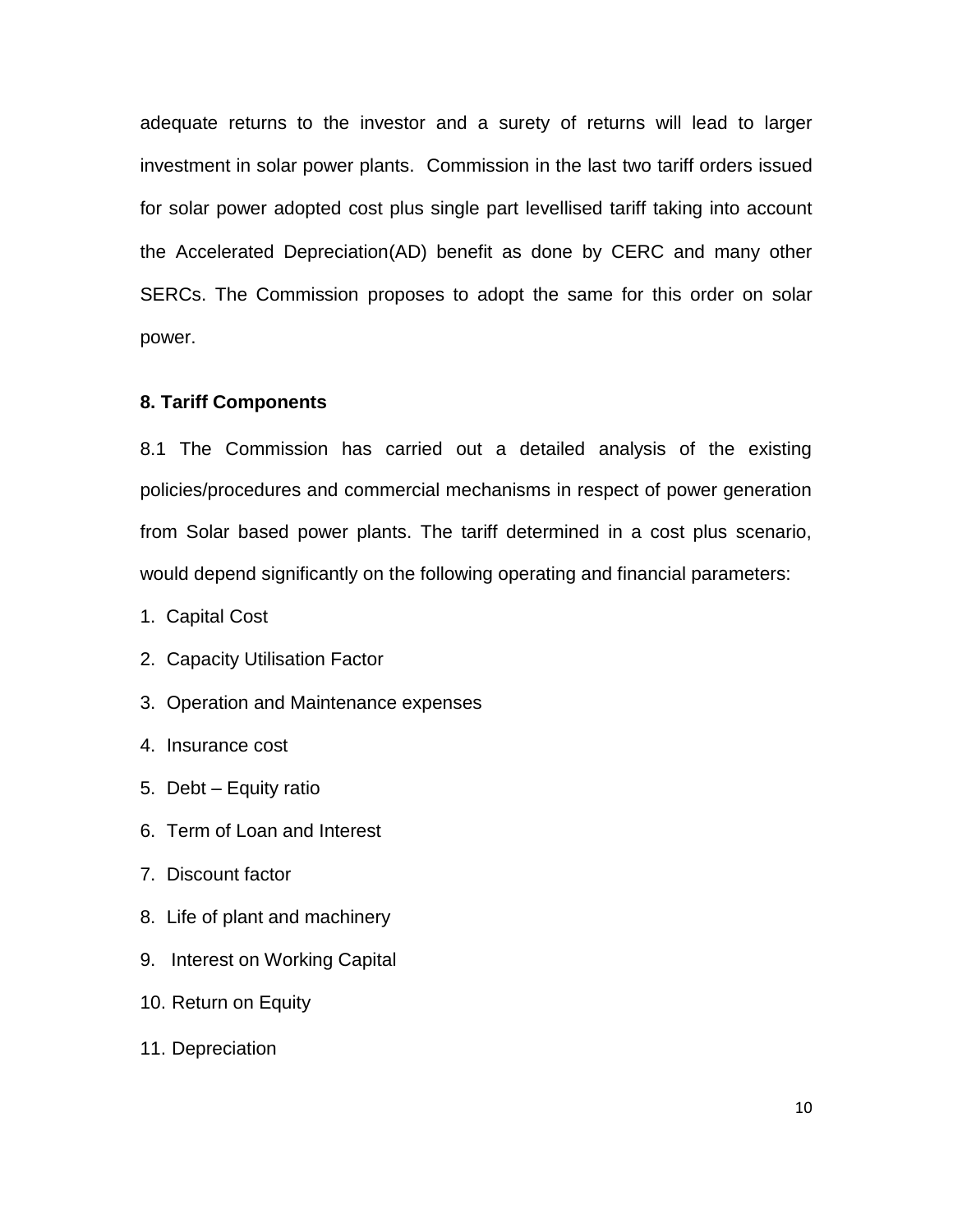#### 12. Auxiliary consumption

### **8.2 Capital Cost**

8.2.1 The capital cost is one of the most important parameters for Solar Photovoltaic/ Solar Thermal power projects for tariff determination. The cost of the equipments involved is an important factor in determination of overall cost of the plants. The main components of a photovoltaic power plant are the photo voltaic modules, inverters, module mounting structures, cables, control panels, switchyard etc. Apart from the above, erection of power plant involves cost of land, civil works and evacuation infrastructure.

8.2.2 In the last one year, the country has witnessed aggressive biddings for grid connected solar Photo Voltaic (PV) power plants, that has brought down the per unit cost of solar power to a much lower range of Rs.4.34 to Rs.4.43. The e-reverse auction conducted by Solar Energy Corporation of India under the Domestic Content requirement category in the month of December 2016 has fetched a price of Rs.4.43 per unit though this has viability gap funding.

8.2.3 The distribution licensee, TANGEDCO has proceeded with reverse bidding in the month of October 2016 and had obtained a bid price of Rs.4.50 per unit quoted by two bidders for a capacity of 10 MW each, with the plant's expected commissioning date 13 months from the date of tender. The rates being competitive, the licensee has resorted to reverse bidding for the second time at a ceiling price of Rs.4.50.

8.2.4 The utility has managed to obtain the best prices through reverse bidding but has not been able to obtain the desired capacity.

11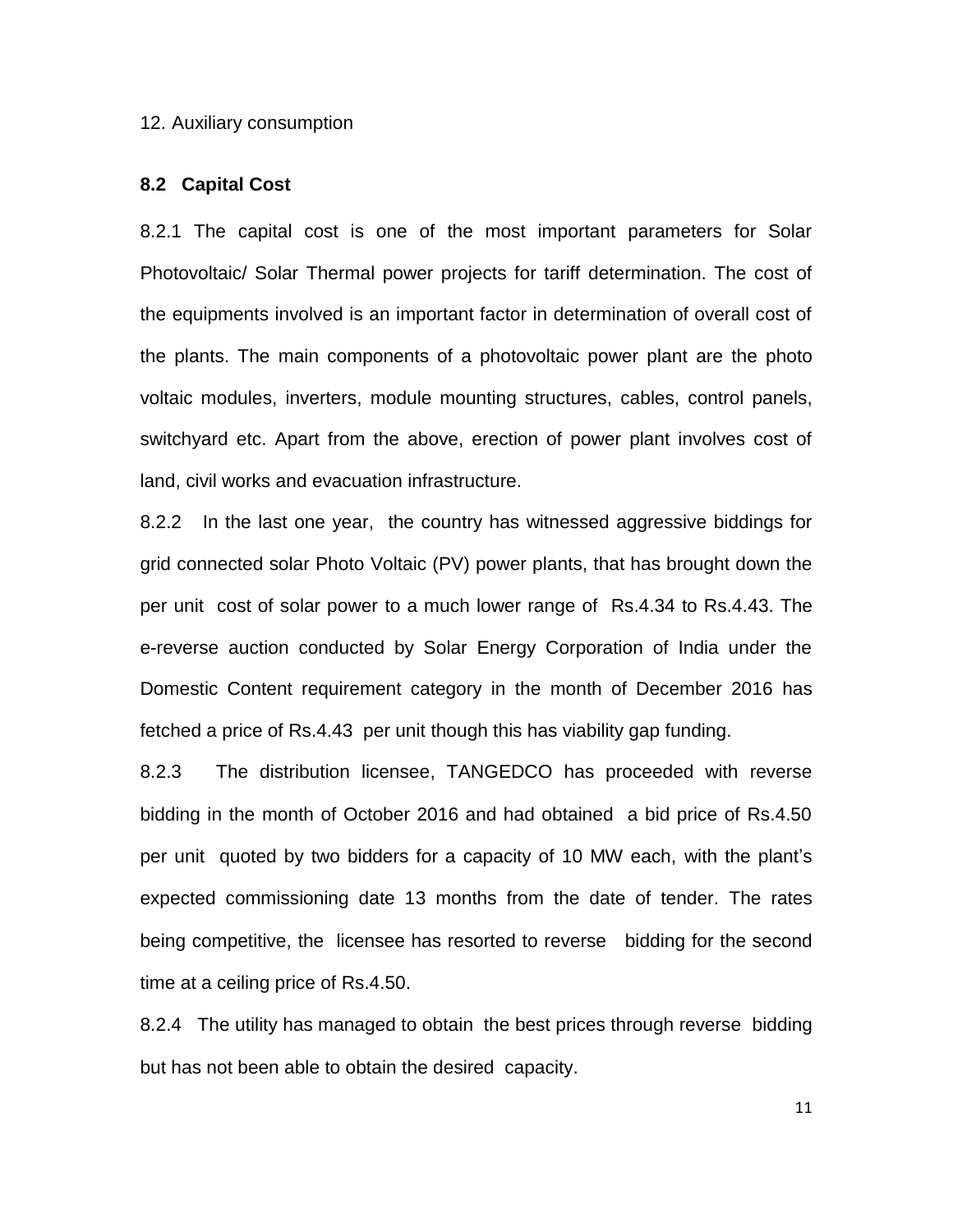8.2.5 The Commission has therefore decided to proceed with the cost plus determination of tariff for solar power considering the trend of module prices and the latest prices of other components in the market at nominal interest rates, that would serve as a benchmark price for the state's utility.

8.2.6 The pricing trend in the Photo Voltaic industry indicates a decline of about 14% in the cost of PV modules over the past one year. With advancements in technology, higher capacity utilization factors have been reported. The decline in cost of inverter coupled with technological advancements and higher efficiency will further reduce capital costs.

8.2.7 The capital cost considered by the Central commission and a few other state electricity regulatory commissions in the last of the tariff orders on solar power issued by them are tabulated herein. CERC in the draft Terms and Conditions for determination of tariff for Renewable Energy Sources issued on 16<sup>th</sup> February 2017 has not specified capital cost for Solar PV and Solar Thermal power projects.

| SI.       | <b>Agencies</b> | <b>Reference</b>      | <b>Capital cost</b>                        |                                                 |  |  |  |  |  |  |  |
|-----------|-----------------|-----------------------|--------------------------------------------|-------------------------------------------------|--|--|--|--|--|--|--|
| <b>No</b> |                 |                       | <b>Solar PV</b><br>Rs.<br><b>Crores/MW</b> | <b>Solar Thermal</b><br>Rs.<br><b>Crores/MW</b> |  |  |  |  |  |  |  |
| 1.        | <b>CERC</b>     | Order dt.29.4.2016    | 5.302                                      | 12.00                                           |  |  |  |  |  |  |  |
| 2.        | <b>GERC</b>     | Order dt.17.08.2015   | 6.15                                       | 12.00                                           |  |  |  |  |  |  |  |
| 3.        | <b>RERC</b>     | Order dated 23.8.2016 | 5.1859                                     | 11.823                                          |  |  |  |  |  |  |  |
| 4.        | <b>MERC</b>     | Order dt.29.4.2016    | 5.302                                      | 12.00                                           |  |  |  |  |  |  |  |

12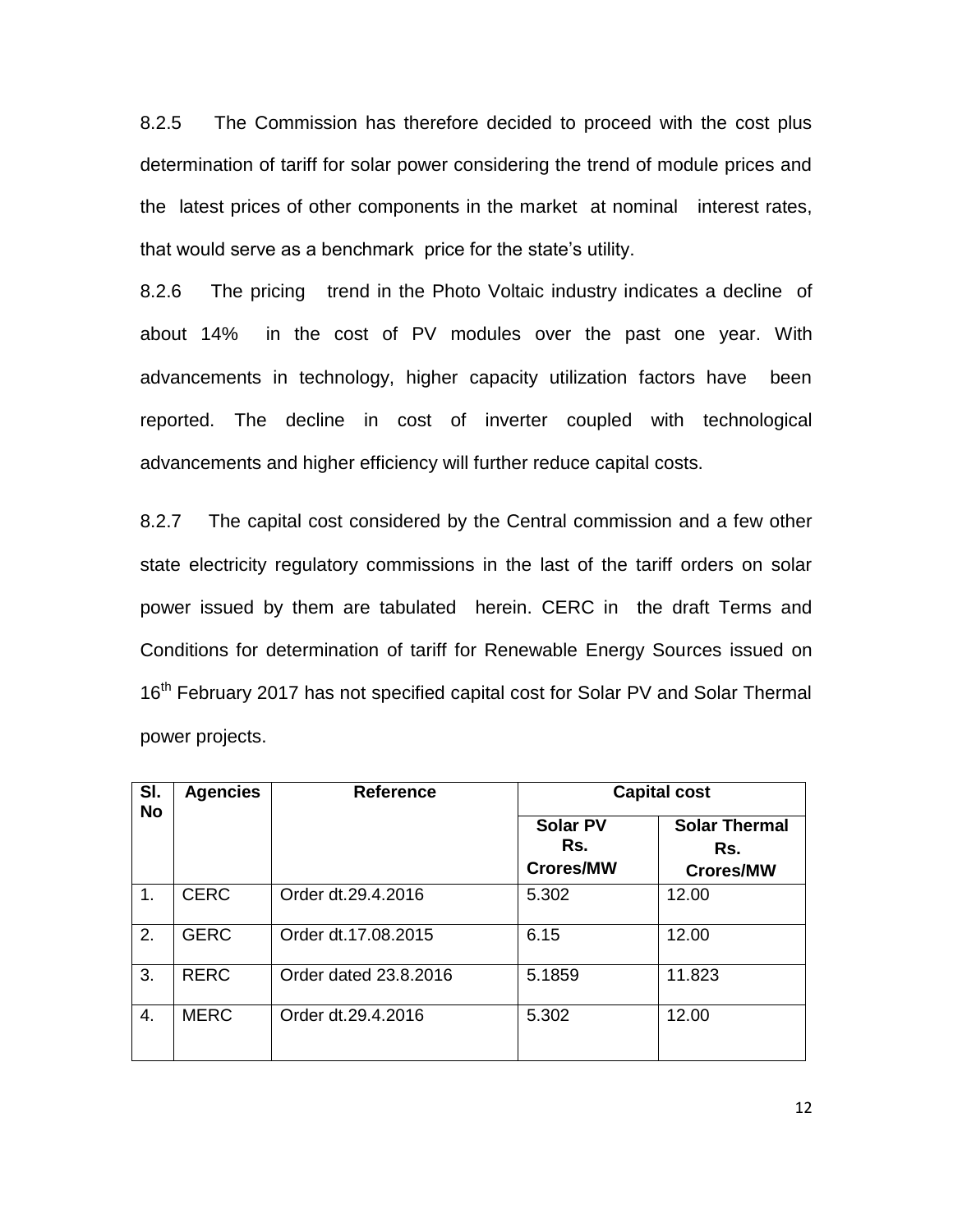8.2.8. The Commission observes that the prices of modules with high efficiency have shown significant reduction. Therefore, the Commission proposes a capital cost of Rs.4.70 crores per MW in respect of Solar Photovoltaic power projects. In the case of solar thermal, the decline in capital cost is less due to its conventional constituent of the capital equipments. The Commission proposes to adopt a Capital Cost of 11.6 Crores per MW for Solar Thermal projects. The Capital cost as proposed is inclusive of all capital works i.e plant and machinery, auxiliaries, costs towards changing inverter during the life-time, land, civil work, erection and commissioning, financing and interest during construction, and evacuation infrastructure. The capital cost fixed for solar PV is inclusive of cost of module degradation. It is upto the developer to identify the appropriate land based on solar insolation and cost.

### **8.3 Capacity Utilisation factor**

8.3.1 The Capacity Utilisation Factor (CUF) adopted by different entities are tabulated below:

| SI.<br><b>No</b> | <b>Agencies</b> | <b>Reference</b>      |                 | <b>Capacity Utilisation factor</b> |  |  |  |  |  |
|------------------|-----------------|-----------------------|-----------------|------------------------------------|--|--|--|--|--|
|                  |                 |                       | <b>Solar PV</b> | <b>Solar Thermal</b>               |  |  |  |  |  |
| 1.               | <b>CERC</b>     | Order dt.29.4.2016    | 19%             | 23%                                |  |  |  |  |  |
| 2.               | <b>GERC</b>     | Order dt.17.08.2015   | 19%             | 23%                                |  |  |  |  |  |
| 3.               | <b>RERC</b>     | Order dated 23.8.2016 | 20%             | 23%                                |  |  |  |  |  |
| 4.               | <b>MERC</b>     | Order dt.29.4.2016    | 19%             | 23%                                |  |  |  |  |  |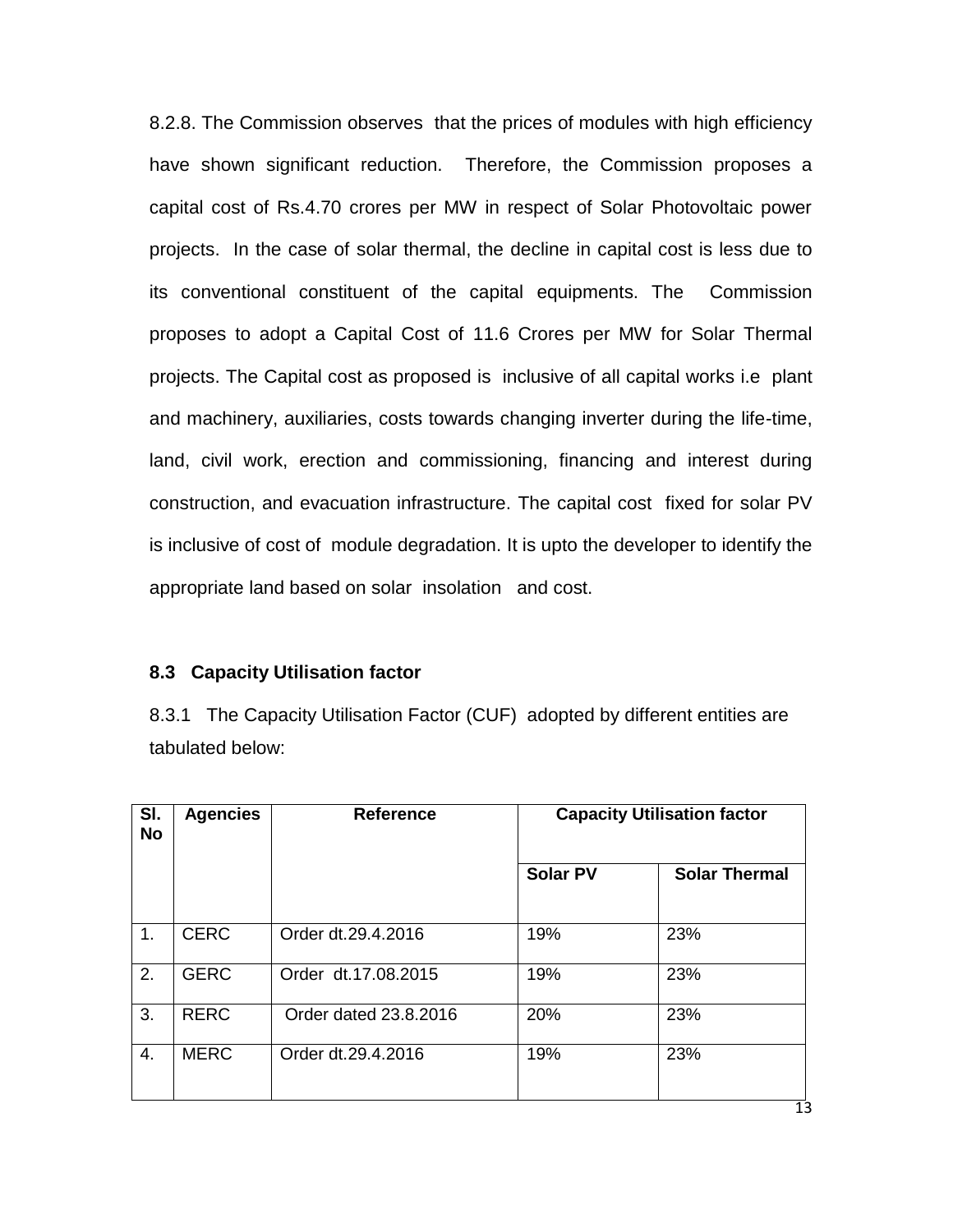8.3.2 The solar power plants installed under the NVVN scheme have recorded a CUF of 19 to 20%. The CUF considered in the earlier tariff orders on Solar power issued by the Commission was 19% for Solar PV power plant and 23% for Solar Thermal power plant. The Commission proposes to adopt the same in this order also. The normative CUF proposed in this paper is taking into account the deration of output.

## **8.4 Operation and Maintenance expenses**

8.4.1 CERC by an amendment issued to the Terms and Conditions for determination of tariff from Renewable Energy Sources Regulations 2012 had fixed the operation and maintenance expenses at Rs.7 lakhs per MW for the year 2016-17 after having fixed it at Rs.11 lakhs per MW in the year 2012. The O&M cost adopted by other Commissions inclusive of CERC are tabulated below:

| SI.<br><b>No</b> | <b>Agencies</b> | <b>Reference</b>    | Operation and maintenance in<br><b>Rs. Lakhs/MW</b> |                                                                       |  |  |  |  |  |  |  |  |
|------------------|-----------------|---------------------|-----------------------------------------------------|-----------------------------------------------------------------------|--|--|--|--|--|--|--|--|
|                  |                 |                     | <b>Solar PV</b>                                     | <b>Solar Thermal</b>                                                  |  |  |  |  |  |  |  |  |
| $1_{-}$          | <b>CERC</b>     | Order dt.29.04.2016 | 7; escalation at<br>5.72% p.a                       | 18.74; escalation<br>at 5.72% p.a                                     |  |  |  |  |  |  |  |  |
| 2.               | <b>GERC</b>     | Order dt.17.08.2015 | 10.9; escalation<br>at 5.72% p.a                    | 18 (1.5%)<br>of<br>capital<br>cost);<br>escalation<br>at<br>5.72% p.a |  |  |  |  |  |  |  |  |
| 3.               | <b>RERC</b>     | Order dt.23.08.2016 | 7; escalation at<br>5.85% p.a                       | 18.79; escalation<br>at 5.85% p.a                                     |  |  |  |  |  |  |  |  |
| 4.               | <b>MERC</b>     | Order dt.29.04.2016 | 13.38;<br>escalation at<br>2.96% p.a                | 15.44:<br>escalation at<br>2.96% p.a                                  |  |  |  |  |  |  |  |  |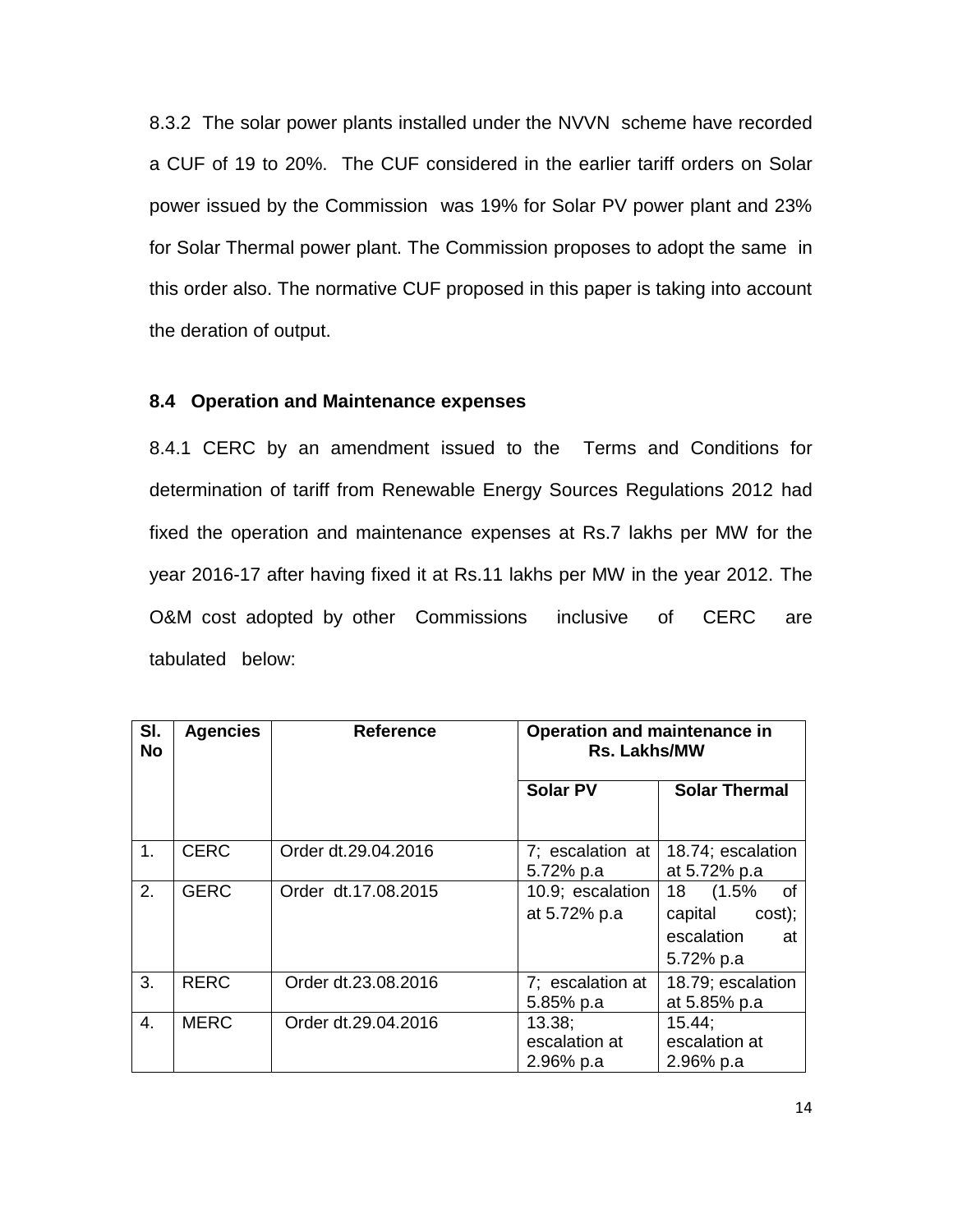8.4.2. The Commission in its last two orders on Solar Power, adopted O&M expense of 1.4% of capital cost of solar projects with an escalation of 5.72% from the second year. The Commission proposes to adopt the same.

## **8.5 Insurance cost**

8.5.1 In the two tariff orders for Solar power issued by the Commission, 0.35% of net asset value as insurance cost was adopted by the Commission. The Commission proposes to adopt the same in the next order.

## **8.6. Debt-equity ratio**

8.6.1. The Tariff Policy lays down a debt equity ratio of 70: 30 for power projects. The Commission has proposed to adopt this ratio as specified in its Tariff Regulations 2005 and the earlier Orders on new and renewable power.

## **8.7. Term of the Loan**

8.7.1 The term of loan adopted by different entities are tabulated below:

| SI.<br><b>No</b> | <b>Agencies</b> | <b>Reference</b>    | <b>Term of loan</b> |                      |  |  |  |  |  |  |
|------------------|-----------------|---------------------|---------------------|----------------------|--|--|--|--|--|--|
|                  |                 |                     | <b>Solar PV</b>     | <b>Solar Thermal</b> |  |  |  |  |  |  |
| 1.               | <b>CERC</b>     | Order dt.29.04.2016 | 12 years            | 12 years             |  |  |  |  |  |  |
| 2.               | <b>GERC</b>     | Order dt.17.08.2015 | 10 years            | 10 years             |  |  |  |  |  |  |
| 3.               | <b>RERC</b>     | Order dt.23.08.2016 | 12 years            | 12 years             |  |  |  |  |  |  |
| 4.               | <b>MERC</b>     | Order dt.29.04.2016 | 12 years            | 12 years             |  |  |  |  |  |  |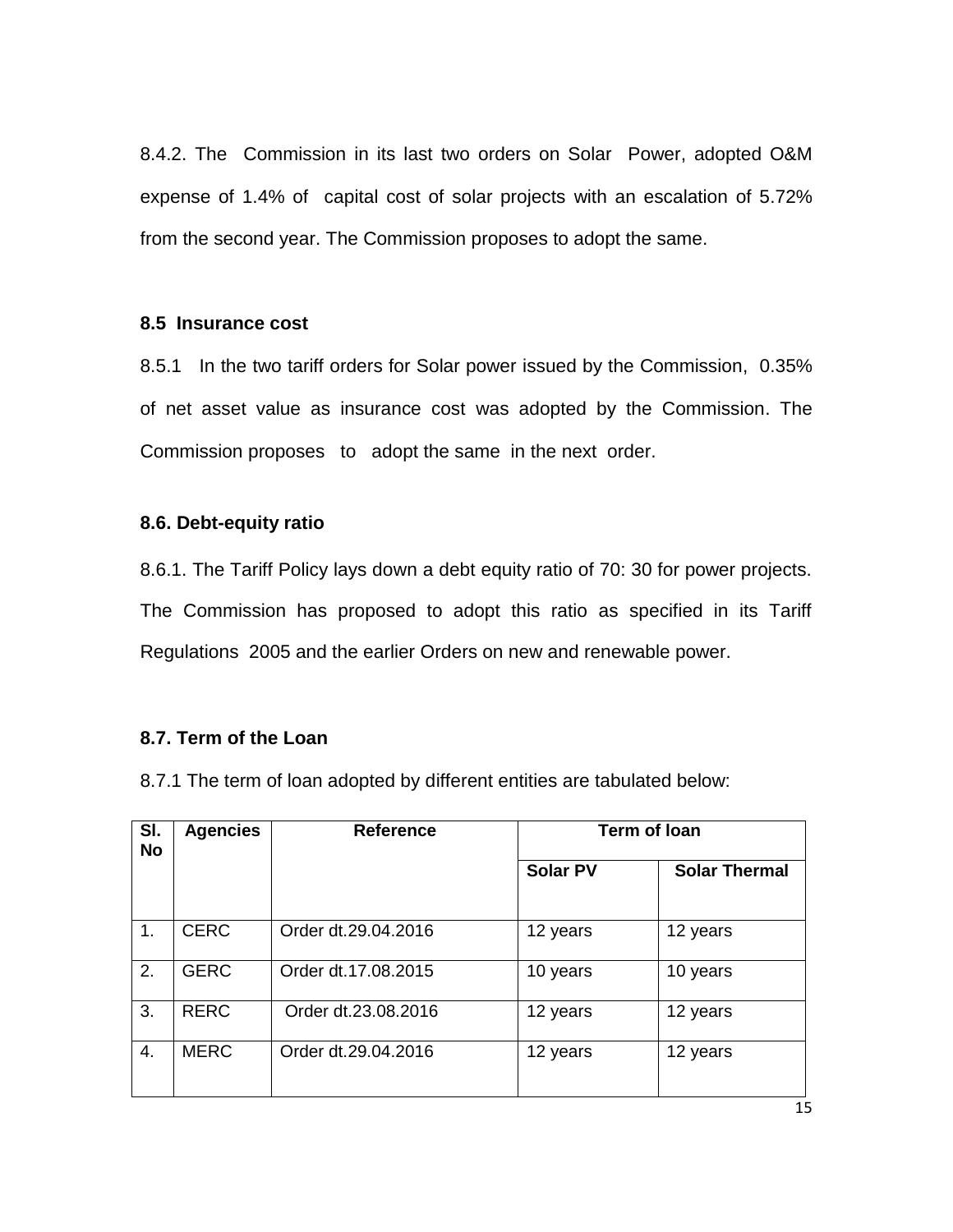8.7.2 The Commission proposes to adopt a term of 10 years with 1 year moratorium as adopted by the Commission in its previous orders on Wind, Bagasse, Bio-mass power and Solar.

## **8.8. Rate of Interest**

8.8.1 The CERC, MERC, RERC have adopted the normative interest rate as average State Bank of India (SBI) Base rate prevalent during the first six months of the previous year plus 300 basis points. The rates of interest mentioned in the website of IREDA for grid connected Solar PV ranges from 10.20% to 11.40% and that for Solar Thermal ranges from 10.6% to 11.9%. The rates of interest adopted by various entities are tabulated below:

| SI.<br><b>No</b> | <b>Agencies</b> | <b>Reference</b>    | <b>Rate of interest</b> |                      |  |  |  |  |  |  |
|------------------|-----------------|---------------------|-------------------------|----------------------|--|--|--|--|--|--|
|                  |                 |                     | <b>Solar PV</b>         | <b>Solar Thermal</b> |  |  |  |  |  |  |
| 1.               | <b>CERC</b>     | Order dt.29.04.2016 | 12.76%                  | 12.76%               |  |  |  |  |  |  |
| 2.               | <b>GERC</b>     | Order dt.17.08.2015 | 12.7%                   | 12.7%                |  |  |  |  |  |  |
| 3.               | <b>RERC</b>     | Order dt.23.08.2016 | 12.76%                  | 12.76%               |  |  |  |  |  |  |
| 4.               | <b>MERC</b>     | Order dt.29.04.2016 | 12.54%                  | 12.54%               |  |  |  |  |  |  |

8.8.2. The prevalent lending rate being the marginal cost of funds based lending rate at which the bank prices all its loans, Commission proposes to adopt the latest MCLR rate of 1 year of 8% notified by the State Bank of India in February, 2017 plus 300 points which is 11 %.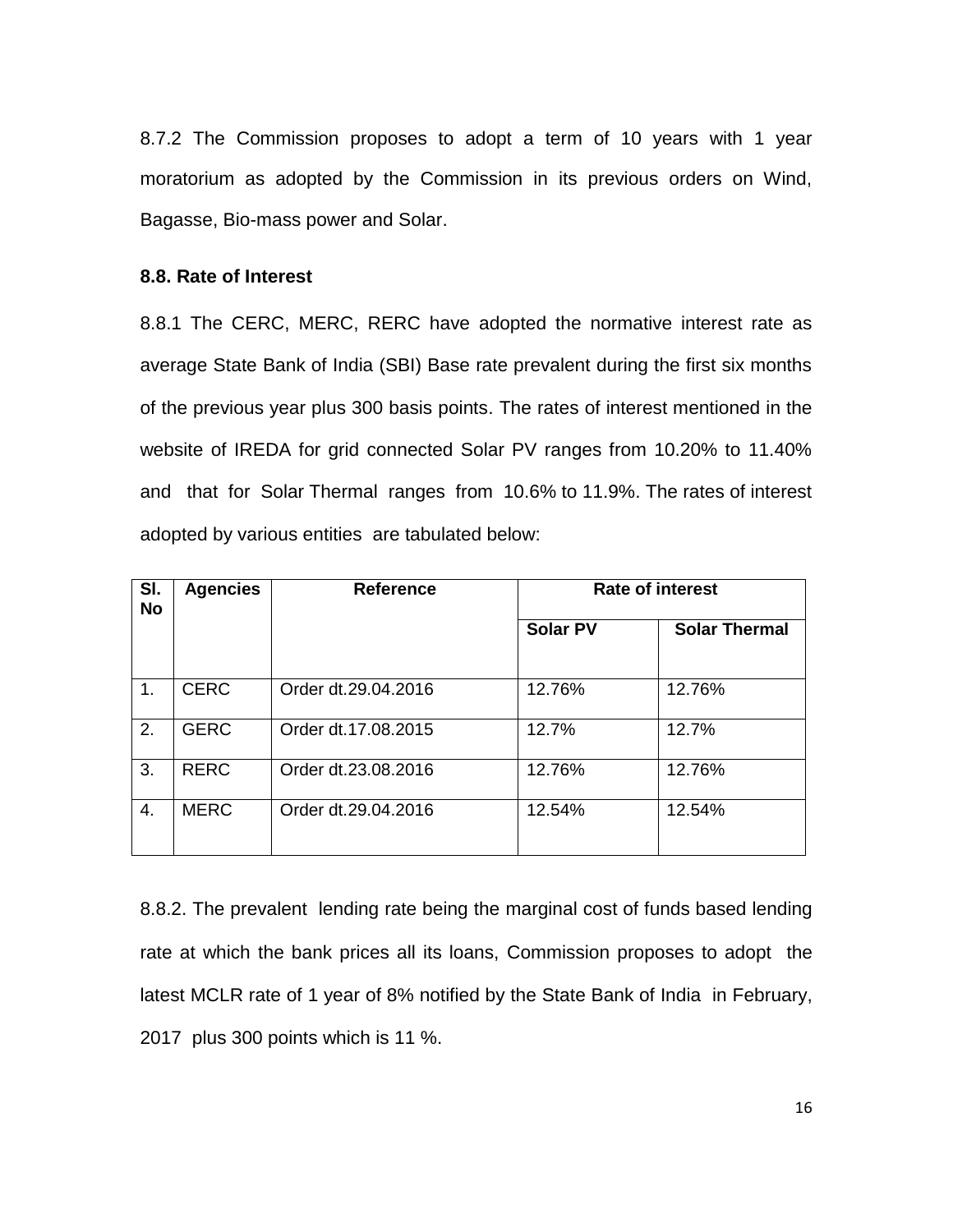## **8.9 Discount factor**

8.9.1 The Commission proposes to adopt a discount factor equal to the post tax weighted average cost of the capital on the basis of normative debt: equity ratio (70:30) for the purpose of levellised tariff computation.

# **8.10. Life of Plant and machinery**

8.10.1 The Commission proposes a life period of 25 years for Solar power projects as adopted by CERC, GERC, RERC and MERC.

# **8.11. Interest on Working Capital**

8.11.1 In the Order on Renewables by the CERC, the components of working capital have been taken as O&M expenses for one month, receivables for two months and maintenance of spares at 15% of the O&M expenses. The Interest on Working Capital was fixed at interest rate equivalent to the average State Bank of India Base Rate prevalent during the first six months of the previous year plus 350 basis points. The interest rates adopted by various entities are tabulated below: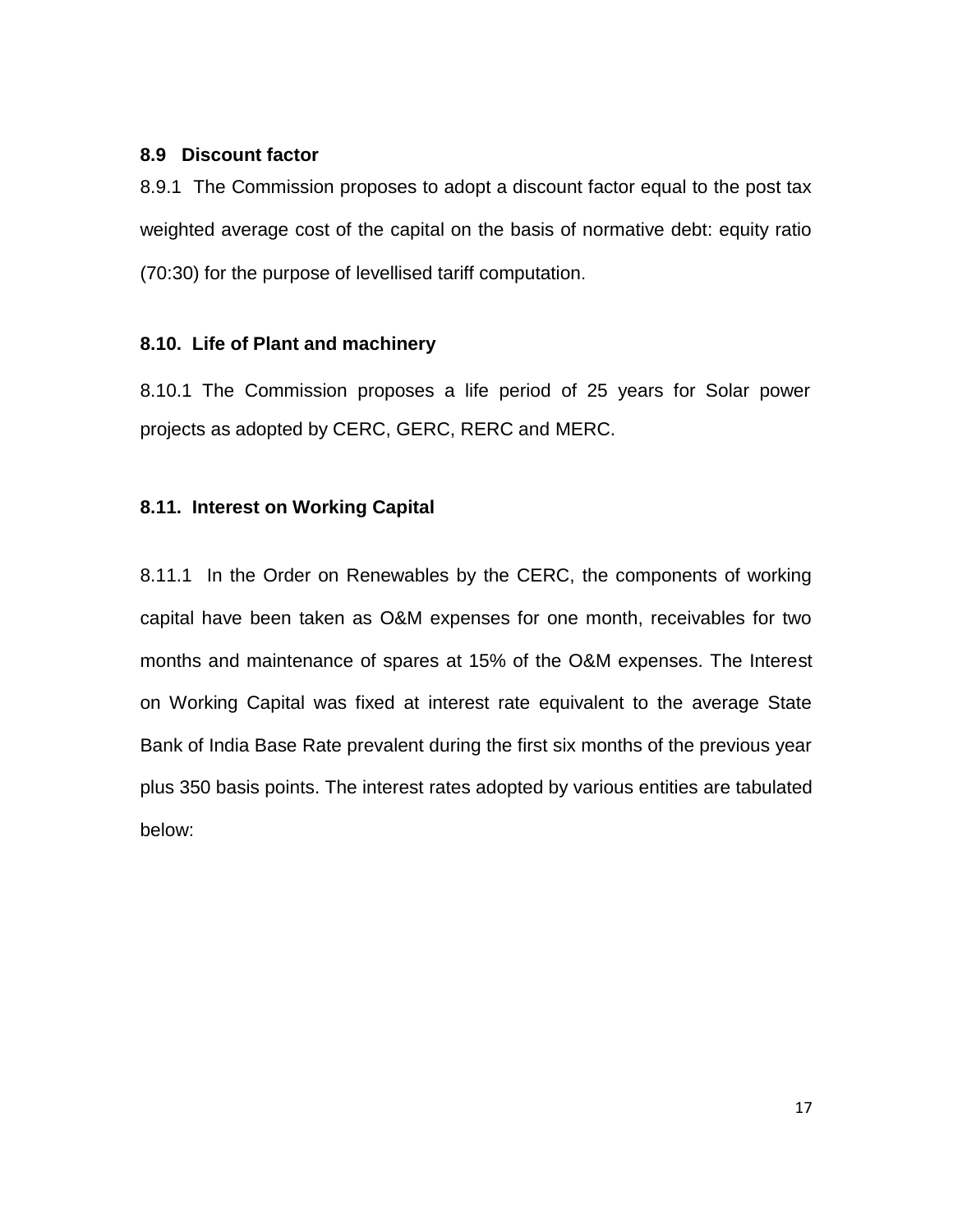| SI.<br><b>No</b> | <b>Agencies</b> | <b>Reference</b>       | <b>Rate of interest</b> |                      |  |  |  |  |  |  |
|------------------|-----------------|------------------------|-------------------------|----------------------|--|--|--|--|--|--|
|                  |                 |                        | <b>Solar PV</b>         | <b>Solar Thermal</b> |  |  |  |  |  |  |
| 1.               | <b>CERC</b>     | Order dt.29.04.2016    | 13.26%                  | 13.26%               |  |  |  |  |  |  |
| 2.               | <b>GERC</b>     | Order dt.17.08.2015    | 11.85%                  | 11.85%               |  |  |  |  |  |  |
| 3.               | <b>RERC</b>     | Order dated 23.08.2016 | 12.26%                  | 12.26%               |  |  |  |  |  |  |
| 4.               | <b>MERC</b>     | Order dt.29.04.2016    | 13.04%                  | 13.04%               |  |  |  |  |  |  |

8.11.2. It is proposed to consider one month Operation and Maintenance cost and two months receivables as working capital components and an interest rate of 11.50%.

# **8.12. Return on Equity**

8.12.1. The CERC has adopted normative Return on Equity (RoE) as 20% per annum for the first 10 years and 24% per annum 11th year onwards. The GERC has fixed RoE at 14% considering MAT for first 10 years and Corporate tax rate from the 11<sup>th</sup> year. MERC has considered RoE for first 10 years at 20.34% and from 11<sup>th</sup> year at 24.47%. The Tariff Regulations of the Commission stipulate 14% post tax RoE for conventional fuel based generating stations. With the objective of promoting renewable energy, Commission in its new and renewable energy Tariff Orders issued during 2009 considered 19.85% pre-tax return on equity, wherein the RoE was adopted linking it to MAT and IT. Since these factors are changing frequently, the Commission in its NCES orders issued in 2012, adopted a RoE of 19.85% without linking to MAT and IT and RoE of 20% (pre-tax) in the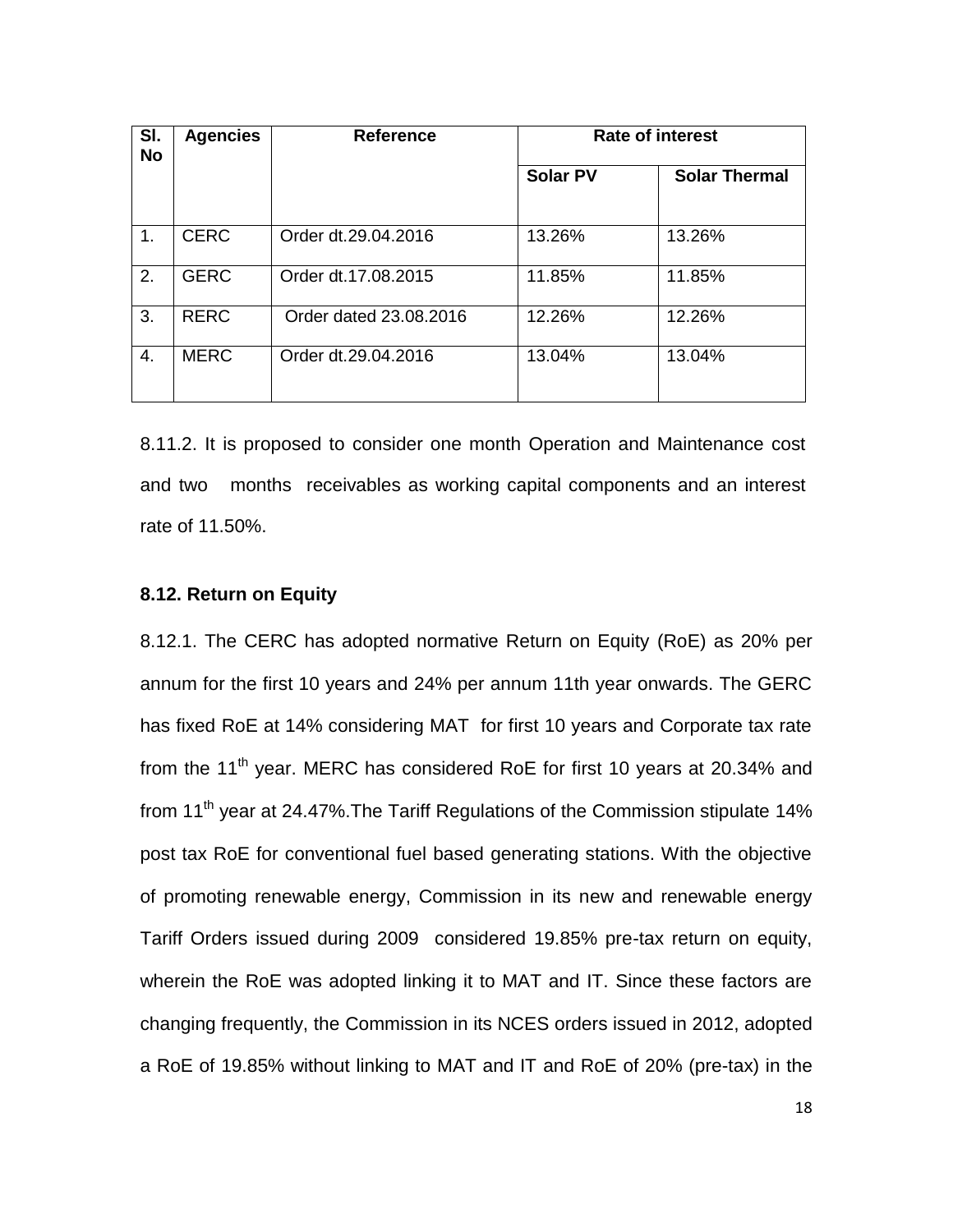last tariff order for solar power. The Commission now proposes to adopt a RoE of 20% (pre-tax) per annum for SPG without linking it to MAT and IT.

#### **8.13. Depreciation**

8.13.1. The CERC has adopted the normative depreciation rate of 5.83 % per annum for initial period of 12 years i.e. equivalent to the loan tenure and the remaining depreciation to be spread over the remaining useful life of the project from the  $13<sup>th</sup>$  year. GERC has considered a depreciation rate of 6% annually for the first 10 years and 2% for the remaining 15 years. MERC has considered a depreciation rate as adopted by CERC. RERC has adopted a depreciation rate of 5.83% for the first 12 years and a rate of 1.54% for the period after the first 12 years. The Commission in its Orders on Wind, Bio-mass and Bagasse based energy issued during the year 2012 has depreciated the value of plant and machinery to 90% of the initial value for the life period using the straight line method which translates to 3.6% per annum. The same method was adopted in the tariff orders issued for solar power. Depreciation was calculated on 95% of the capital investment in the two orders on solar power. The Commission proposes to adopt the same method for the life period of 25 years

### **8.14. Auxiliary consumption**

8.14.1 CERC has not considered auxiliary consumption for Solar PV plants but has considered auxiliary consumption of 10% for Solar thermal power projects. GERC has fixed the auxiliary consumption of 0.25% of energy generation in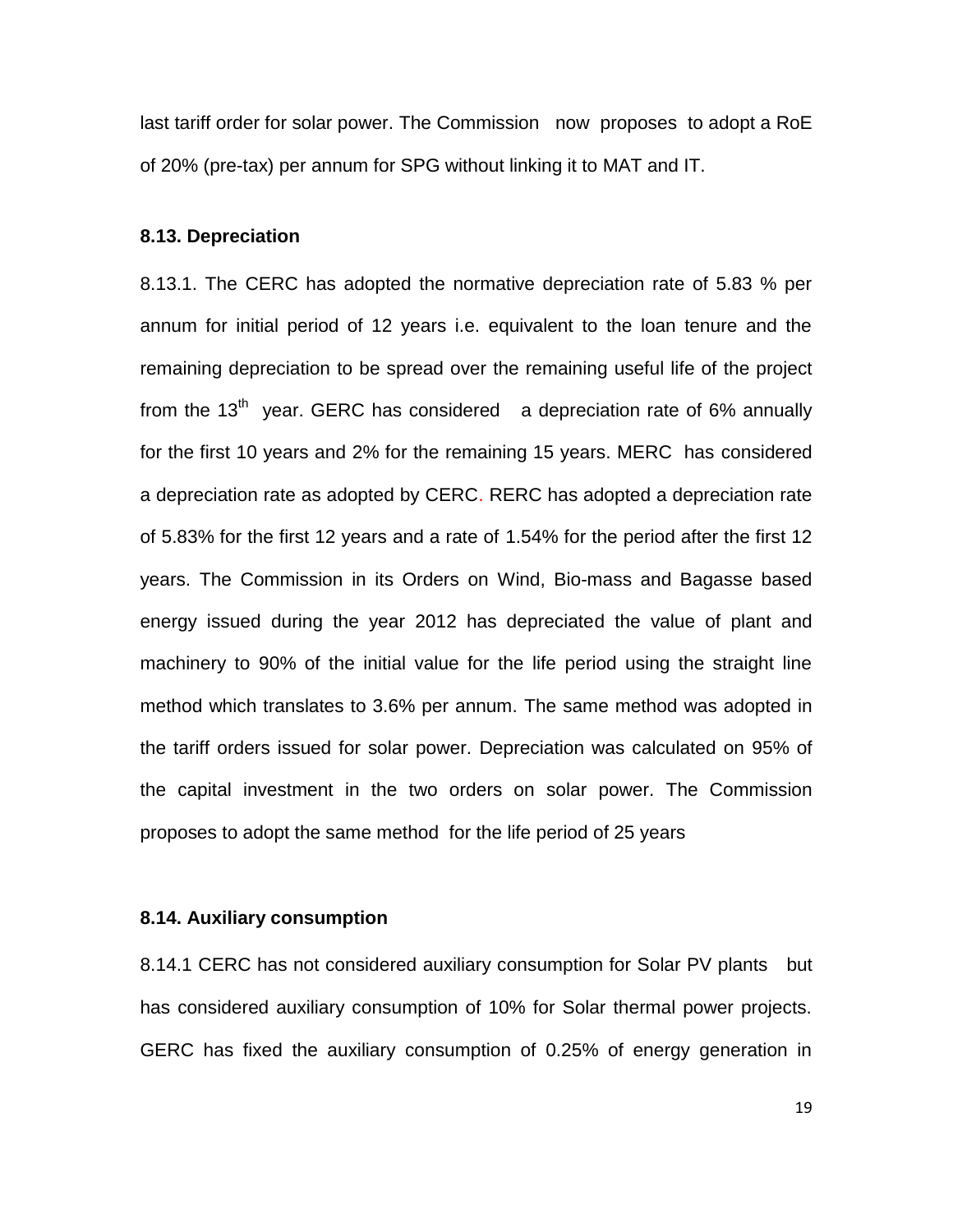respect of Solar PV plants and 10% in respect of Solar Thermal projects. MERC has also not considered auxiliary consumption for Solar PV plants but has considered auxiliary consumption of 10% for Solar thermal plants. RERC has not considered auxiliary consumption for Solar Photovoltaic, but has accounted 6.5% towards auxiliary consumption for Solar Thermal projects. Auxiliary consumption is considered to be negligible in the case of solar PV generators and therefore the Commission considers nil auxiliary consumption for PV generators. However, an AUX of 10% is proposed for the Solar Thermal projects considering the auxiliaries involved in such projects.

# **8.15. Tariff Determinants**

8.15.1 The financial and operational parameters in respect of Solar Photovoltaic and Solar Thermal projects proposed in the paper are tabulated below:

| Tariff              | Solar PV                     | <b>Solar Thermal</b>         |
|---------------------|------------------------------|------------------------------|
| Components          |                              |                              |
| <b>Capital Cost</b> | Rs.4.70 Crores per MW        | Rs.11.6 Crores per MW        |
| <b>CUF</b>          | 19%                          | 23%                          |
| Operation and       | 1.4% of Capital cost with    | 1.4% of Capital cost with    |
| Maintenance         | escalation at 5.72% p.a from | escalation at 5.72% p.a from |
| expenses            | second year                  | second year                  |
| Insurance cost      | 0.35% of net asset value     | 0.35% of net asset value     |
| Debt-equity ratio   | 70:30                        | 70:30                        |
| Term of loan        | 10 years + 1 year Moratorium | 10 years + 1 year Moratorium |
| Interest on Loan    | 11%                          | 11%                          |
| Working capital     | One month O&M cost and Two   | One month O&M cost and Two   |
| components          | months Receivables           | months Receivables           |
| Interest on         | 11.5%                        | 11.5%                        |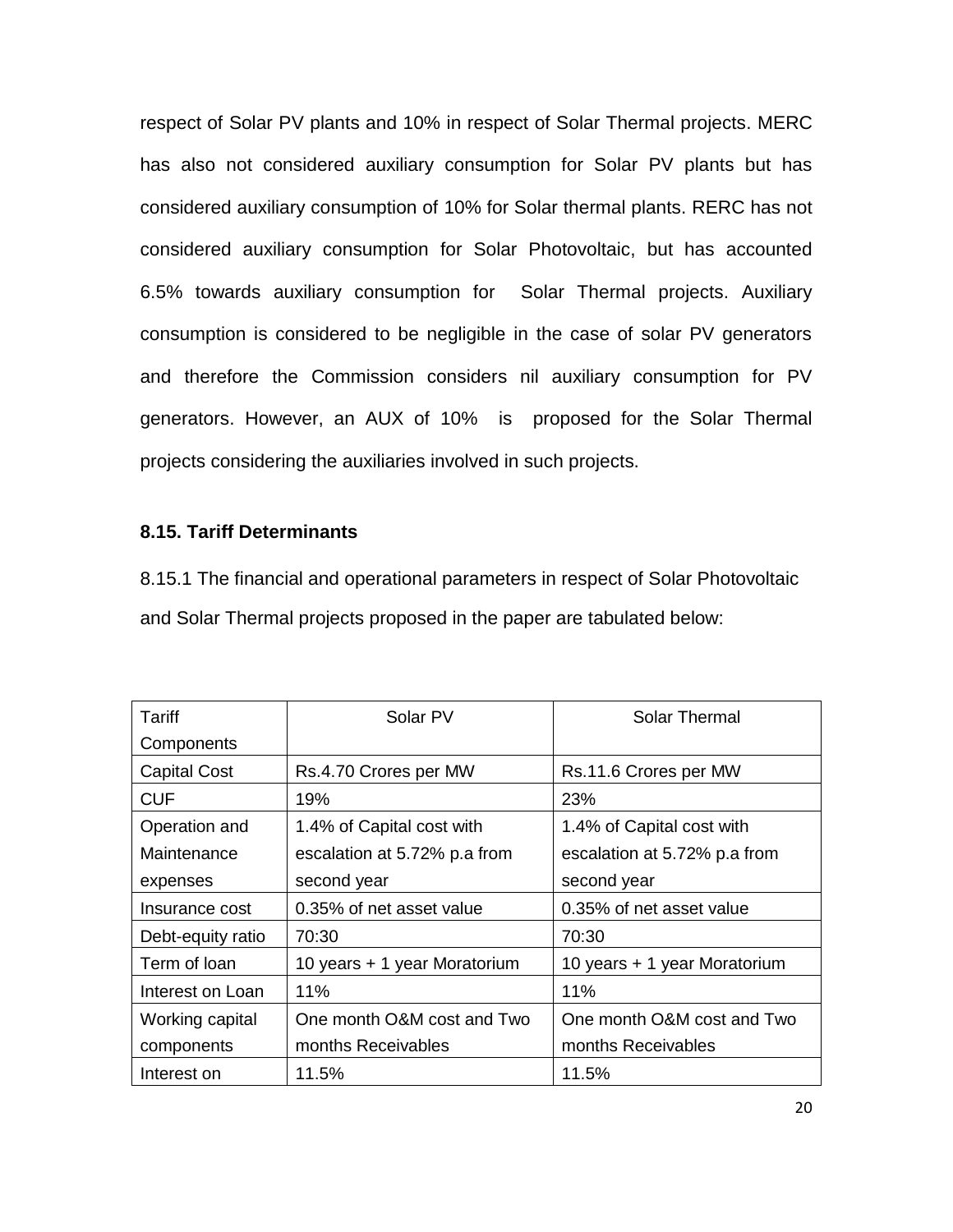| Working capital          |                             |                             |
|--------------------------|-----------------------------|-----------------------------|
| <b>Return on Equity</b>  | 20% pre tax                 | 20% pre tax                 |
| Depreciation             | 3.6% on 95% of Capital cost | 3.6% on 95% of Capital cost |
| Auxiliary                | Nil                         | 10%                         |
| consumption              |                             |                             |
| Discount rate            | 9.24%                       | 9.24%                       |
| Levellised Tariff        | Rs.4.50 per unit            | Rs.10.19 per unit           |
| without AD               |                             |                             |
| <b>Levellised Tariff</b> | Rs.4.41 per unit            | Rs. 9.98 per unit           |
| with AD                  |                             |                             |

# **9. Solar Power Tariff**

9.1. Solar power tariff is computed with reference to the determinants listed above. The tariff works out to Rs. 4.50 per unit for Solar PV projects and Rs.10.19 per unit for Solar Thermal projects without Accelerated Depreciation(AD). The tariff rates of other SERCs and that of CERC are tabulated below:

| SI.<br><b>No</b> | <b>Agencies</b> | <b>Reference</b>       | in Rs. per unit<br><b>Tariff</b> |           |                      |             |  |  |  |  |  |  |  |
|------------------|-----------------|------------------------|----------------------------------|-----------|----------------------|-------------|--|--|--|--|--|--|--|
|                  |                 |                        | <b>Solar PV</b>                  |           | <b>Solar Thermal</b> |             |  |  |  |  |  |  |  |
|                  |                 |                        | Without                          | With      | Without              | <b>With</b> |  |  |  |  |  |  |  |
|                  |                 |                        | <b>AD</b>                        | <b>AD</b> | <b>AD</b>            | <b>AD</b>   |  |  |  |  |  |  |  |
| 1.               | <b>CERC</b>     | Order dt.29.04.2016    | 5.68                             | 5.08      | 12.07                | 10.82       |  |  |  |  |  |  |  |
| 2.               | <b>GERC</b>     | Order dt.17.08.2015    | 5.86                             | 5.34      | 11.22                | 10.11       |  |  |  |  |  |  |  |
| 3.               | <b>RERC</b>     | Order dated 23.08.2016 | 5.40                             | 4.85      | 11.49                | 10.34       |  |  |  |  |  |  |  |
| 4.               | <b>MERC</b>     | Order dt.29.04.2016    | 6.04                             | 5.41      | 11.47                | 10.17       |  |  |  |  |  |  |  |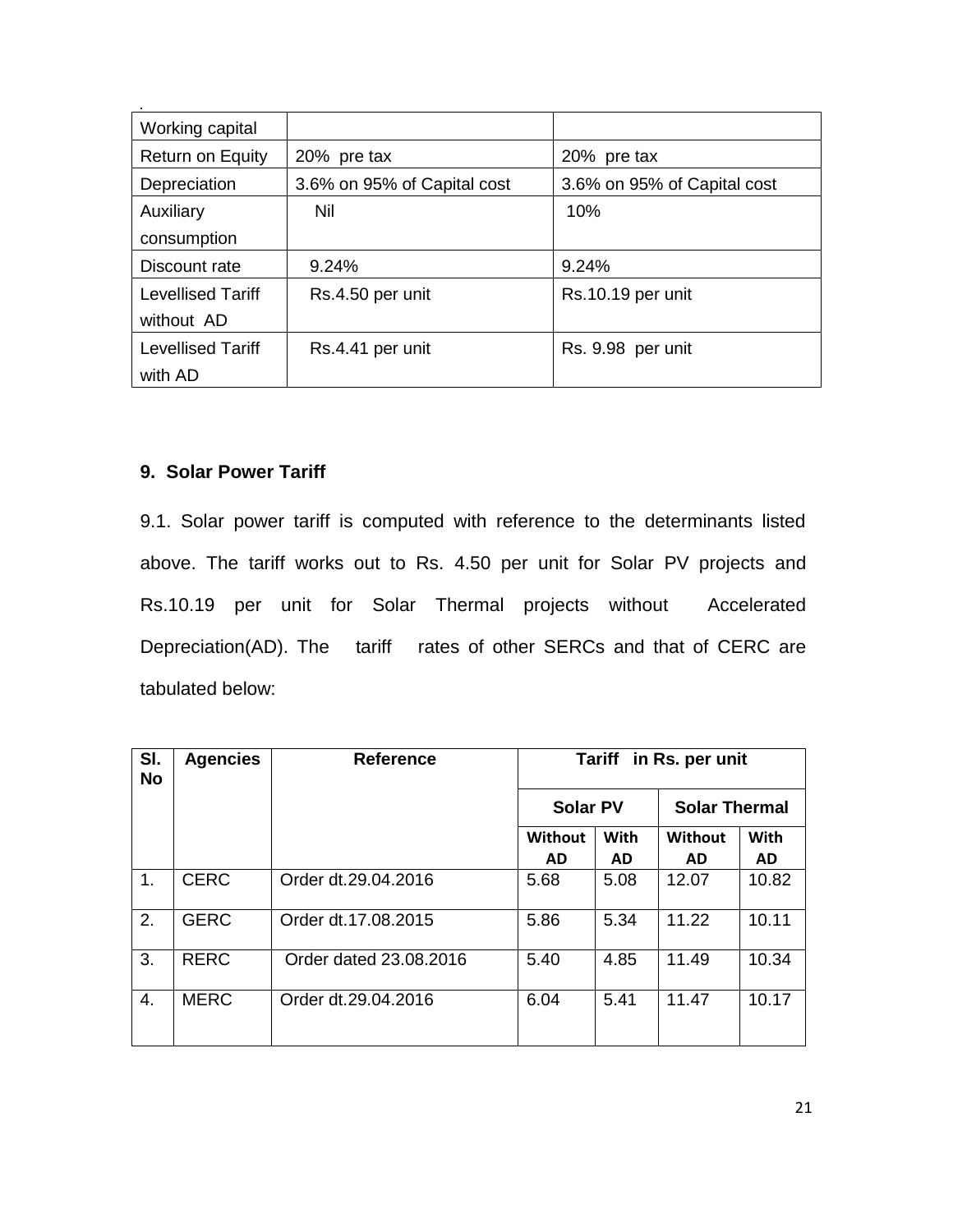**10.** Other issues related to power purchase by distribution licensee from SPGs.

- 1. Quantum of power purchase by the Distribution licensee
- 2. Plant capacity limitations
- 3. CDM benefits
- 4. Billing and Payments
- 5. Energy Purchase Agreement
- 6. Tariff Review Period / Control Period

# **10.1 Quantum of power purchase by the distribution licensee**

10.1.1 The distribution licensee can purchase solar power at the rate determined by the Commission from SPG to meet the RPO requirement on "first come first served basis". It is open to the Distribution licensee to procure the same through competitive bidding route following the guidelines of Government of India if it can realize a more competitive rate than the one determined by Commission's order. For any procurement in excess of RPO, specific approval shall be obtained from the Commission.

# **10.2 Plant Capacity limitations**

10.2.1 The Commission in the last tariff order for solar power had limited the purchase by the distribution licensee from solar power plants of 1MW capacity and above. The Commission proposes to adopt the same in this order also.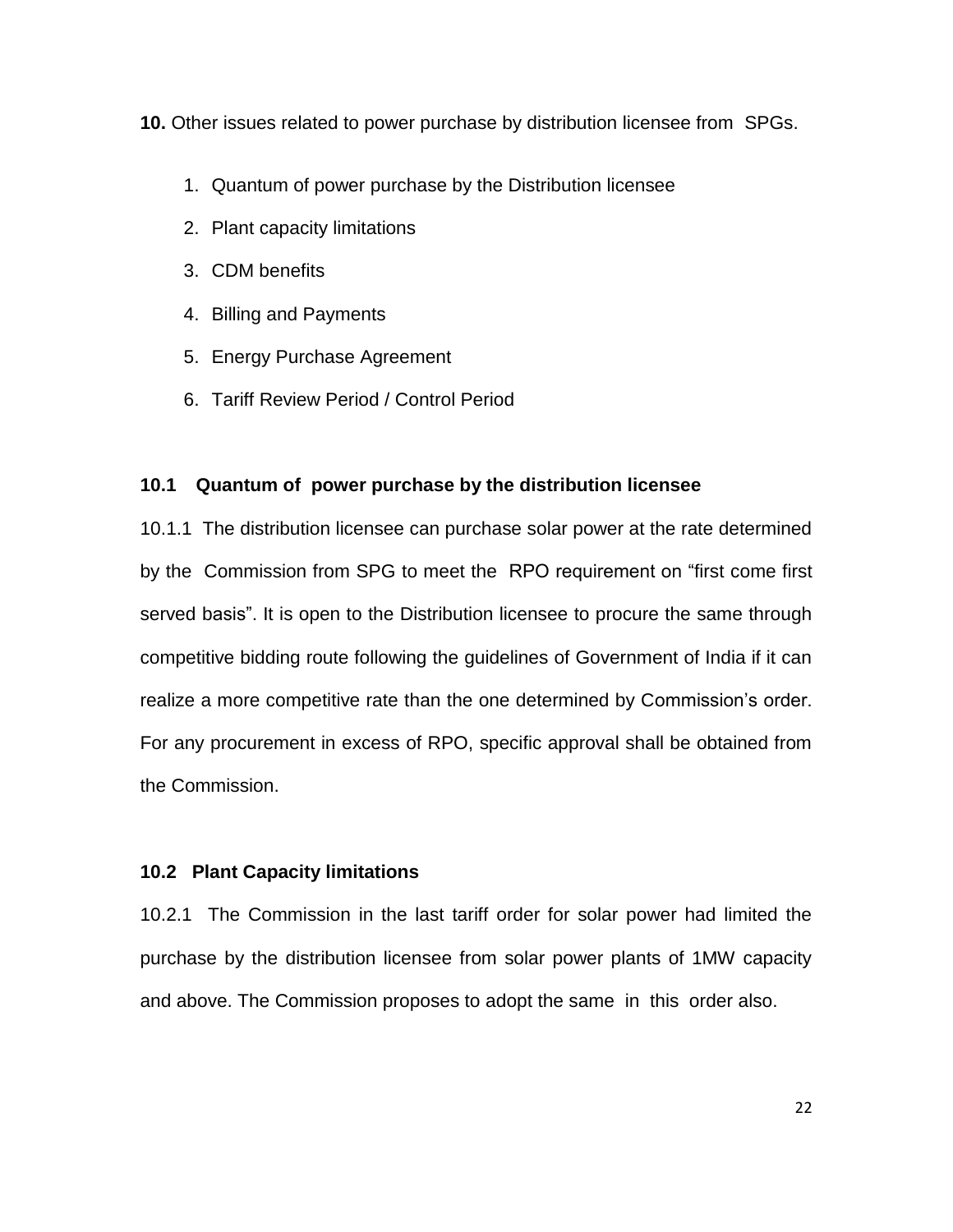## **10.3 CDM Benefits**

10.3.1 In the earlier orders issued on renewable energy, the Commission adopted the following formula for sharing of CDM benefits as suggested by the Forum of Regulators (FOR).

*"The CDM benefits should be shared on gross basis starting from 100% to developers in the first year and thereafter reducing by 10% every year till the sharing becomes equal (50:50) between the developer and the consumer in the sixth year. Thereafter, the sharing of CDM benefits will remain equal till such time the benefits accrue."*

10.3.2 The Commission proposes to adopt the same formula in this order also. The distribution licensee shall account for the CDM receipts in the next ARR filing.

## **10.4 Billing and payment**

10.4.1 When a solar generator sells power to the distribution licensee, the generator shall raise the bill every month for the net energy sold after deducting the charges for power drawn from distribution licensee, reactive power charges etc. The distribution licensee shall make payment to the generator within 60 days of receipt of the bill. Any delayed payment beyond 60 days is liable for interest at the rate of 1% per month.

### **10.5 Energy Purchase Agreement (EPA)**

10.5.1 The format for Energy Purchase Agreement (EPA) shall be evolved as specified in the Commission's regulation on Power Procurement from New and Renewable Sources of Energy Regulations, 2008 and as amended from time to time. The agreement shall be valid for 25 years. The distribution licensee shall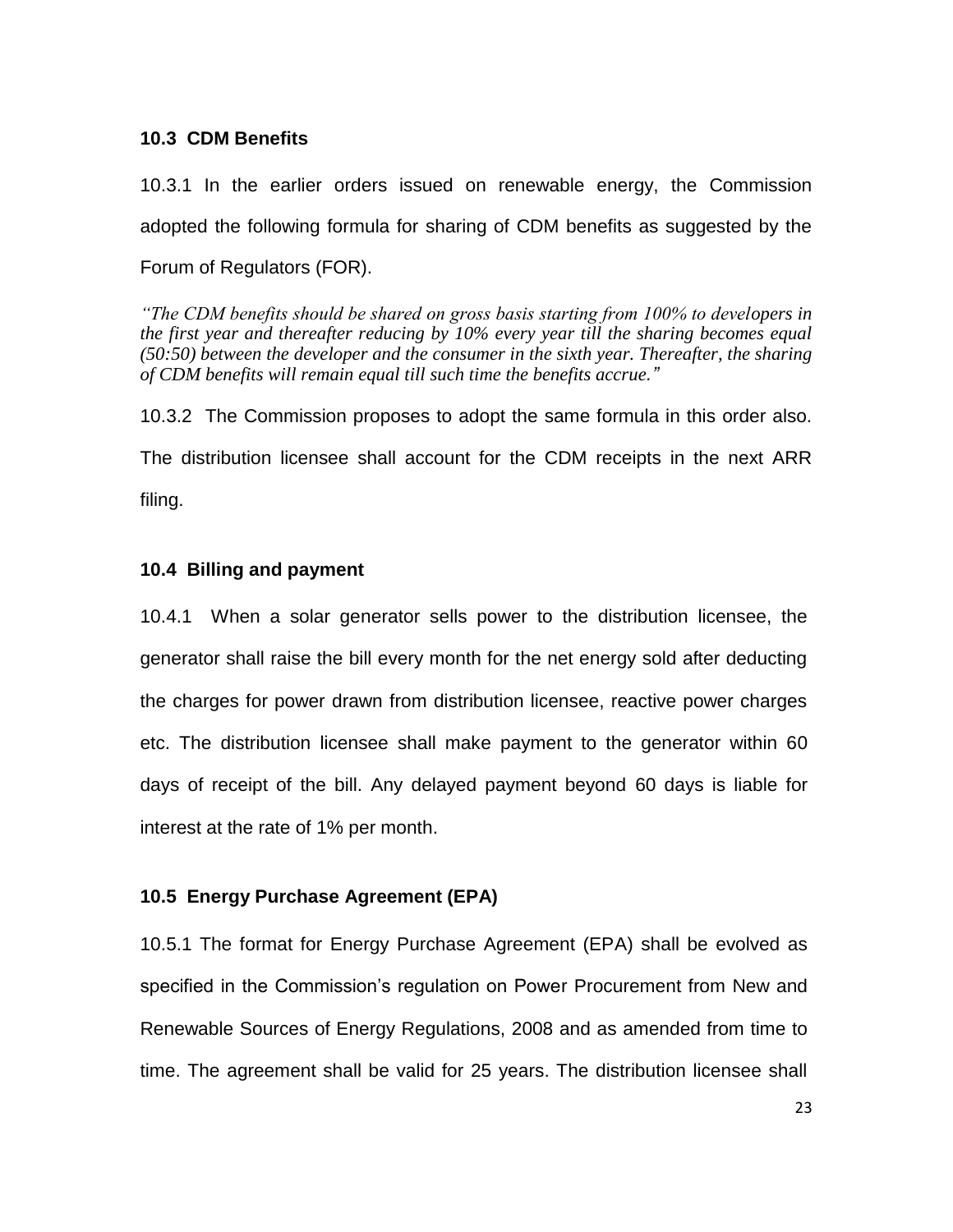execute the Energy Purchase Agreement or convey its decision in line with this order within a month of receipt of the proposal from the generator for selling power. The agreement fees are governed by the Commission's Fees and fines regulation.

## **10.6 Control period / Tariff Review Period**.

10.6.1 Regulation 6 of the Power Procurement from New and Renewable Sources of Energy Regulations,2008 of the Commission specifies,

*"The tariff as determined by the Commission shall remain in force for such period as specified by the Commission in such tariff orders and the control period may ordinarily be two years."*

10.6.2 As the Capital cost continues to be volatile and not yet stabilized, in respect of Solar Power Plants, the Commission proposes to keep the control period as one year from the date of coming into force of this order, and the tariff period shall be 25 years.

## **11. Issues related to open access**

- 1. Open access charges and Line losses
- 2. Cross subsidy surcharge
- 3. Reactive power charges
- 4. Grid availability charges
- 5. Energy Accounting and Billing Procedure
- 6. Energy wheeling agreement and fees
- 7. Security Deposit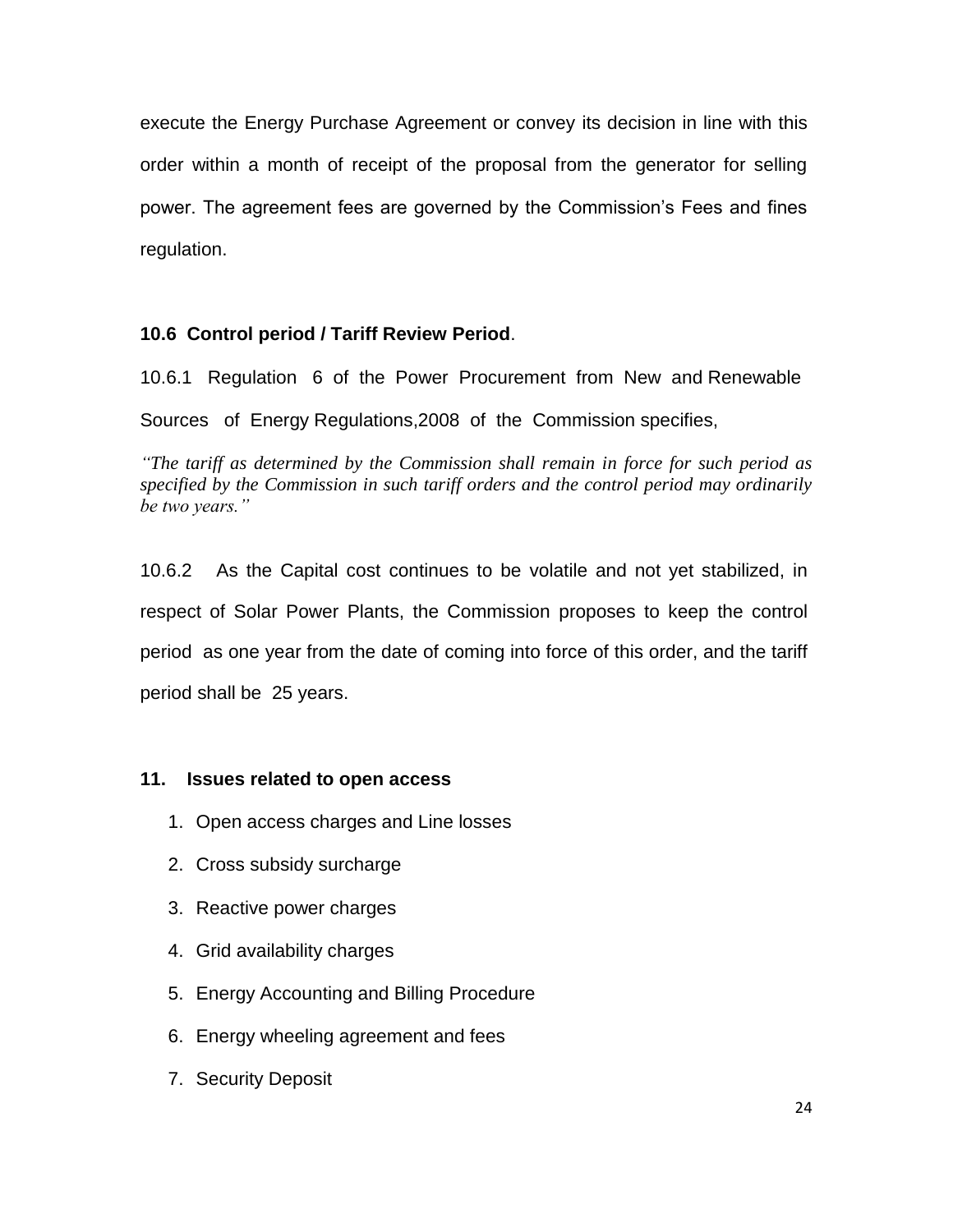- 8. Power factor disincentive
- 9. Metering
- 10.Connectivity and evacuation of power
- 11.Harmonics
- 12.Parallel Operation charges

### **11.1. Open access charges and line losses**

11.1.1 Transmission, Wheeling and Scheduling & System Operation charges are generally regulated by the Commission's Tariff regulations, Open access regulations and Commission's order on open access charges issued from time to time. However, as a promotional measure, under section 86(1) (e) of the Act, the Commission proposes to adopt 30% in each of the transmission, wheeling and scheduling and system operation charges as applicable to the conventional power to the Solar power. Apart from these charges, the SPGs shall have to bear the actual line losses in kind as specified in the respective orders of the Commission and as amended from time to time. In respect of the plants availing Renewable Energy Certificates (REC), 100% of the respective charges as specified in the relevant orders shall apply.

### **11.2. Cross subsidy surcharge**

11.2.1 The Commission in its other tariff orders related to different renewable power and in the orders for solar power, has ordered to levy 50% of the cross subsidy surcharge for third party open access consumers. Commission proposes to adopt the same for Solar power generators.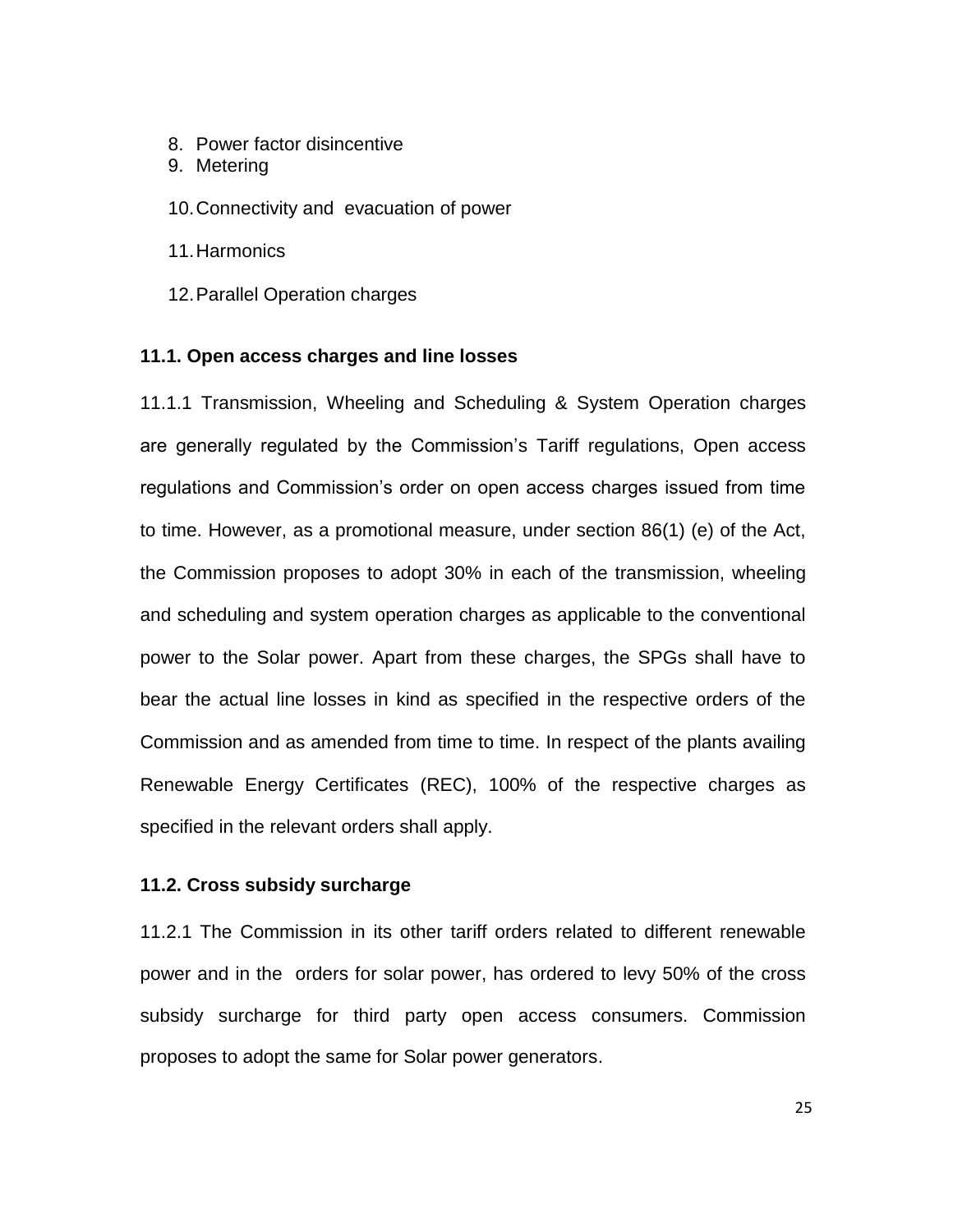### **11.3. Reactive Power Charges**

11.3.1 Commission proposes to adopt the reactive power charges as specified in its Order on Open Access charges issued from time to time.

### **11.4. Grid Availability Charges**

### **11.4.1 Charges for the start-up power supplied by the distribution licensee**

11.4.1.1 The question of start up power does not arise for Solar PV generators. However, the solar PV generator may require power for maintenance of power station especially during night hours. In case of Solar Thermal generators, the start-up may be frequent. Therefore, the drawal of such energy by the Solar Power Generator from the distribution licensee shall be adjusted against the generated energy for every billing period. This is applicable both for the SPGs selling power to the distribution licensee and for open access consumers. This is also applicable for the existing SPGs.

### **11.4.2. Stand by charges**

11.4.2.1 If the drawal by the captive user or third party buyer exceeds generation, the energy charges and demand charges shall be regulated as per the Commission's Open Access regulation and Commission's Order on ABT and other relevant orders.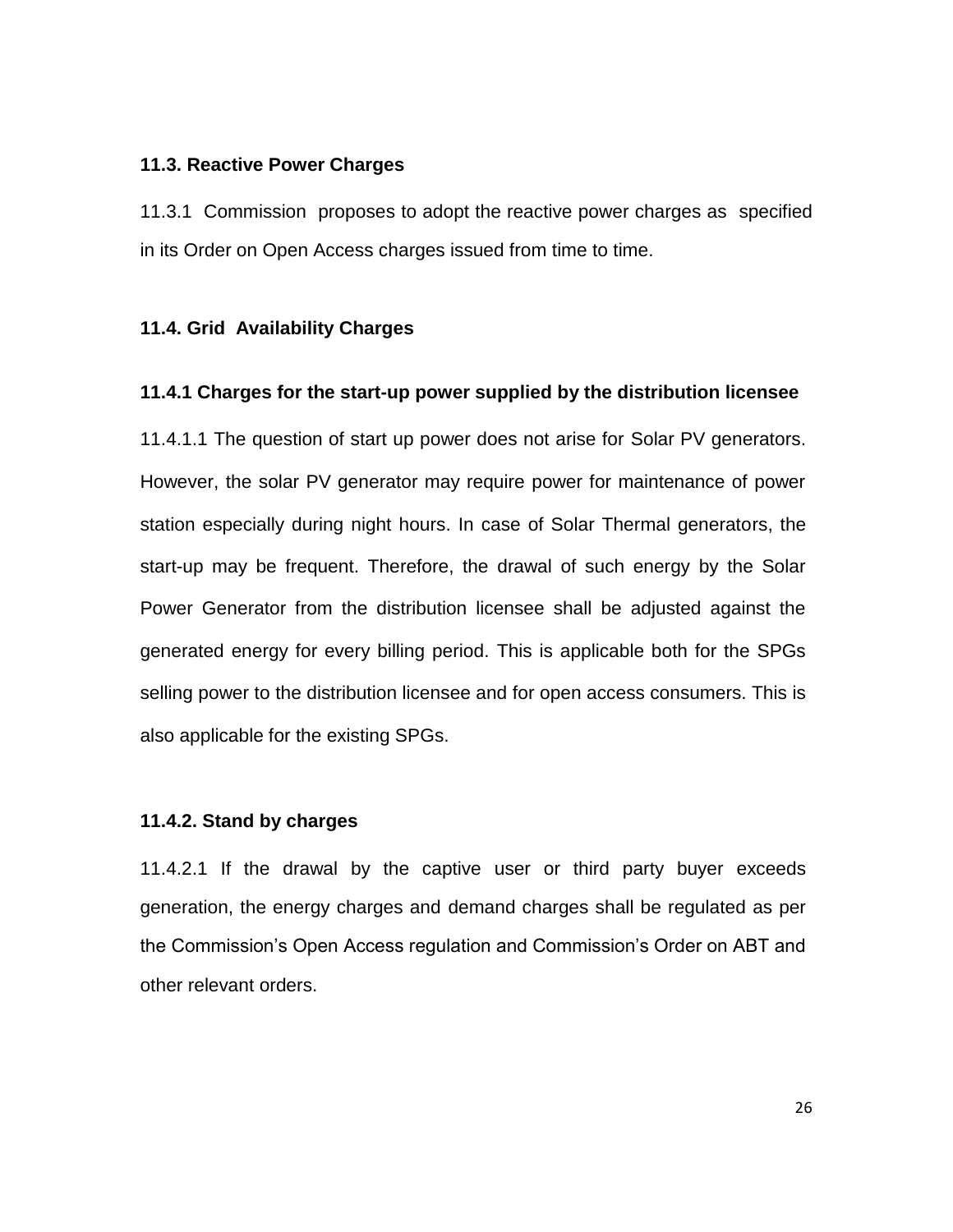### **11.5. Energy Accounting and Billing Procedure**

11.5.1 The energy accounting shall be regulated by the Commission's Regulations on open access, Order on open access and Order on ABT. Till such time the ABT is implemented in the State, if a solar power generator utilizes power for captive use or if he sells it to a third party, the distribution licensee shall raise the bill at the end of the billing period for the net energy supplied. The licensee shall record the slot wise generation and consumption during the billing period. Slot wise adjustment shall be for the billing period. Peak hour generation can be adjusted to normal hour or off peak hour consumption of the billing period and normal hour generation can be adjusted to off peak hour consumption of the billing period. Excess consumption will be charged at the tariff applicable to the consumer subject to the terms and conditions of supply. After the billing period, the balance energy may be sold at the rate of 75% of the respective solar tariff fixed by the Commission in the respective orders to the generators.

## **11.6. Energy Wheeling Agreement and fees**

11.6.1 The format for Energy Wheeling Agreement, application and agreement fees, procedure and terms & conditions shall be governed by Commission's following regulations in force and as amended from time to time:

- 1. Tamil Nadu Electricity Regulatory Commission's Grid Connectivity and Intra State Open Access Regulations, 2014
- 2. Power Procurement from New and Renewable Sources of Energy Regulations, 2008.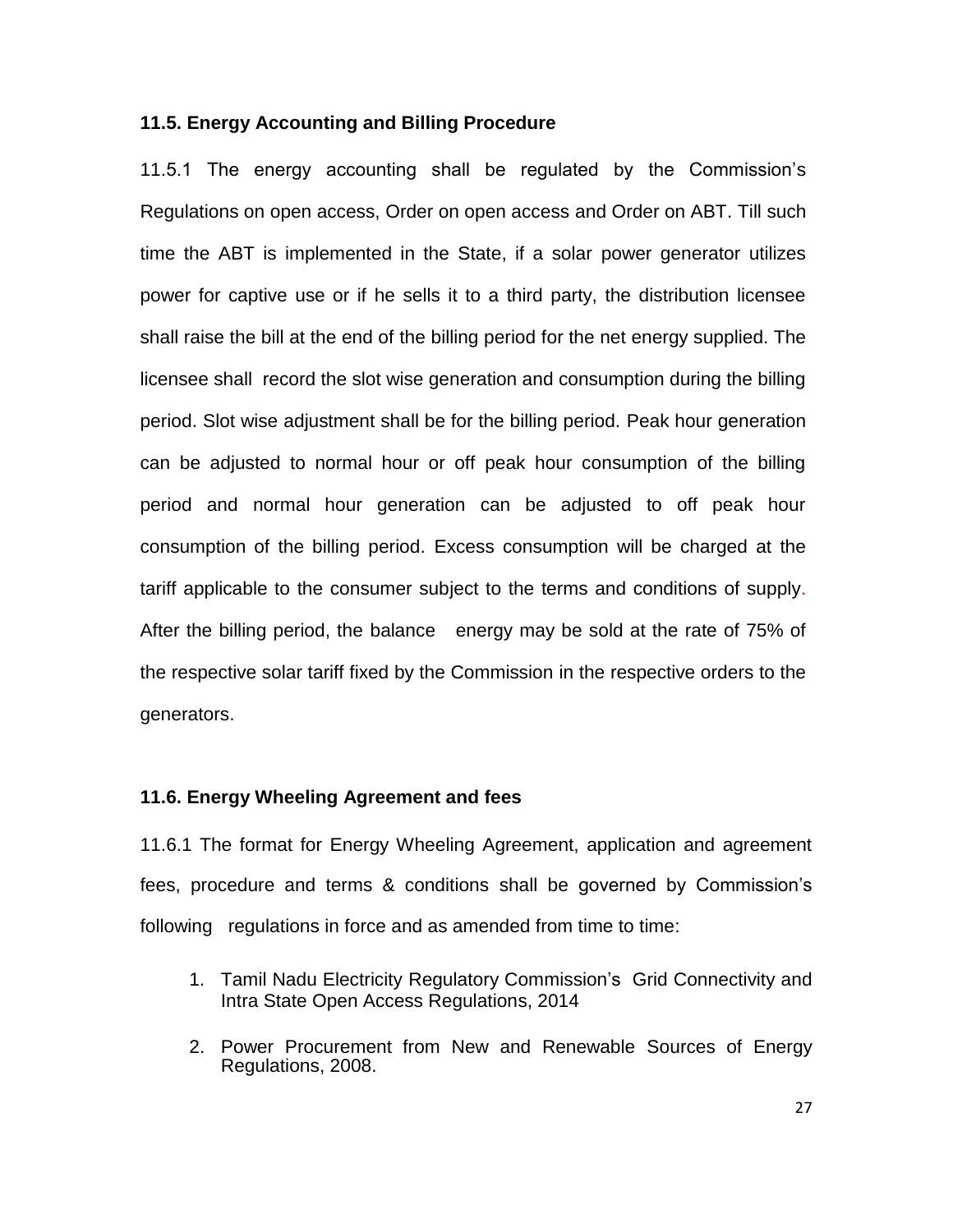## **11.7 Security deposit**

11.7.1 As regards the security deposit to be paid by captive /third party user, the Commission proposes to retain the present arrangements i.e., charges corresponding to two times the maximum net energy supplied by the distribution licensee in any month in the preceding financial year shall be taken as the basis for the payment of security deposit.

## **11.8. Power Factor disincentive**

12.8.1 Power factor disincentive may be regulated for the power factor recorded in the meter at the user end as specified in the relevant regulations/orders in force.

# **11.9. Metering**

11.9.1 The Commission proposes that metering and communication shall be in accordance with the following regulations in force and any specific orders of the Commission on metering and ABT whenever issued:

- (1) Central Electricity Authority (Installation and Operation of Meters) Regulations 2006 and as amended from time to time.
- (2) Tamil Nadu Electricity Distribution and Supply Codes
- (3) Tamil Nadu Electricity Grid Code
- (4) Tamil Nadu Electricity Regulatory Commission's Grid Connectivity and Intra State Open Access Regulations, 2014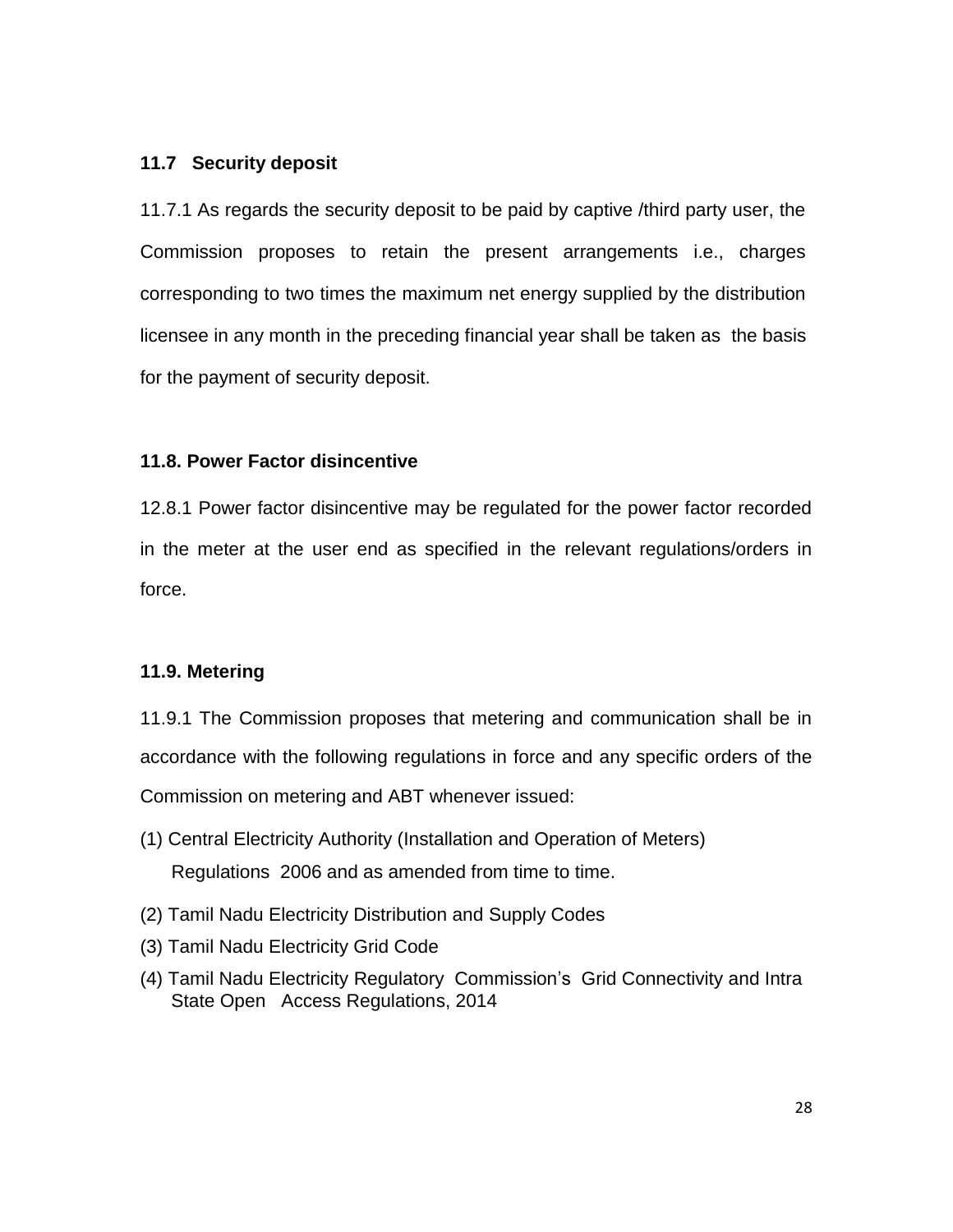### **11.10. Connectivity and Evacuation of power**

11.10.1 The provisions contained in Central Electricity Authority(Technical Standards for Connectivity to the Grid) Regulations,2007 and Central Electricity Authority (Technical Standards for Connectivity of the Distributed Generation Resources) Regulations,2013, and its amendments shall be complied with. The connectivity and power evacuation system shall be provided as per the Act/ Codes/ Regulations/orders in force.

## **11.11. Harmonics**

11.11.1 The SPGs shall follow the CEA (Technical Standards for Connectivity of the Distributed Generation Resources) Regulations, 2013 in respect of harmonics. It is the responsibility of the generator to provide adequate filtering mechanism to limit the harmonics within the stipulated norms. It shall be done before connecting the generator to the grid and the harmonics shall be measured by the respective distribution licensee during the commissioning. If the SPGs inject the harmonics beyond the stipulated limit, they shall pay a compensation of 15% of applicable generation tariff rate to the distribution licensee in whose area the plant is located till such time it is reduced within the stipulated limit. The distribution licensee is responsible for measurement of harmonics with standard meters and issue notices for payment of compensation charges if the harmonics is beyond the stipulated limit. A minimum of 15 days notice period shall be given for payment of compensation charges.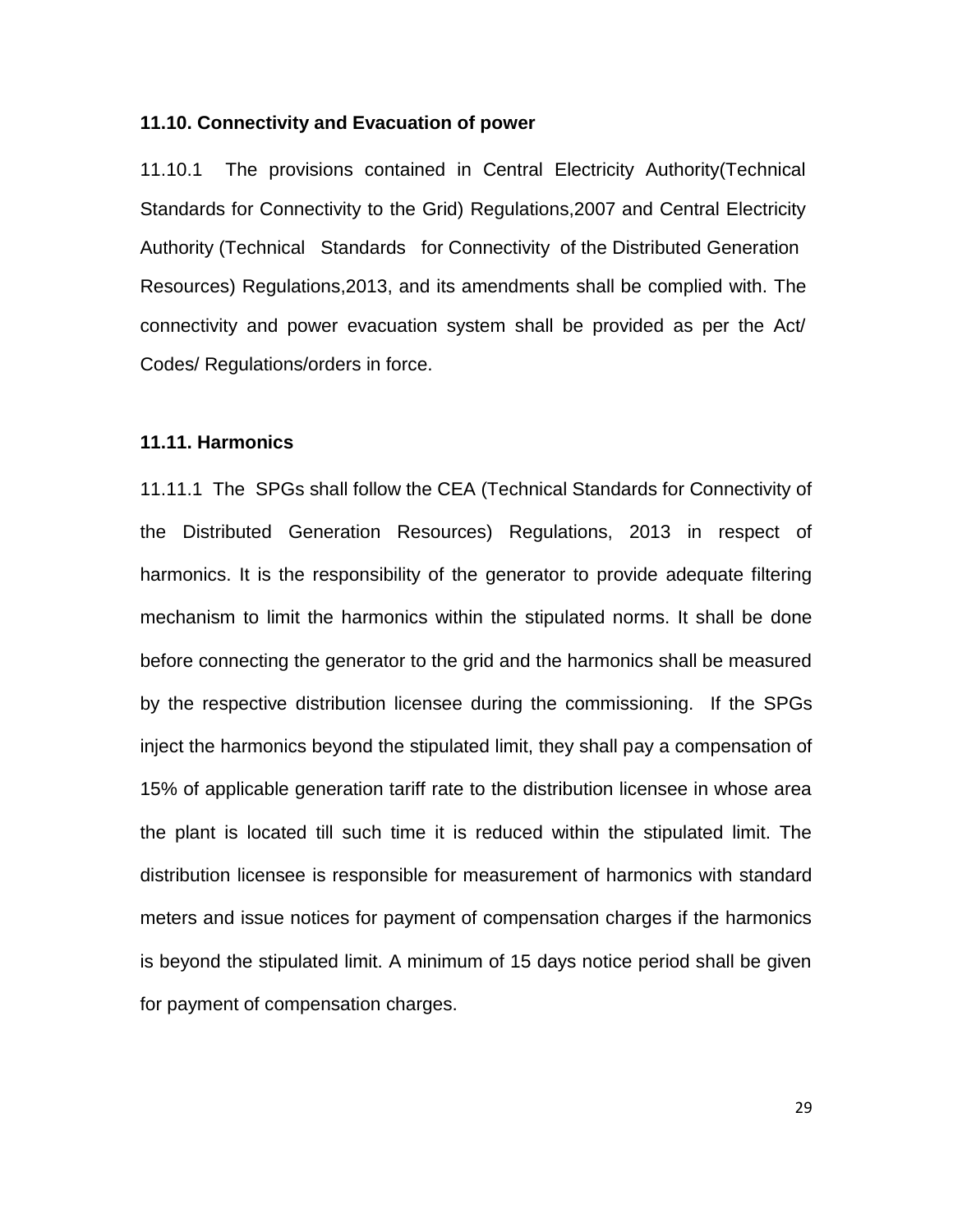# **11.12 Parallel operation charges**

11.12.1 SPGs who consume power for their captive loads but wish to avail REC may opt for paralleling their generators with the grid without wheeling power. Such generators shall pay 30% of applicable parallel operation charges to the distribution licensee as specified in relevant regulations.

(By order of Tamil Nadu Electricity Regulatory Commission)

 (S.Chinnarajalu) **Secretary** Tamil Nadu Electricity Regulatory Commission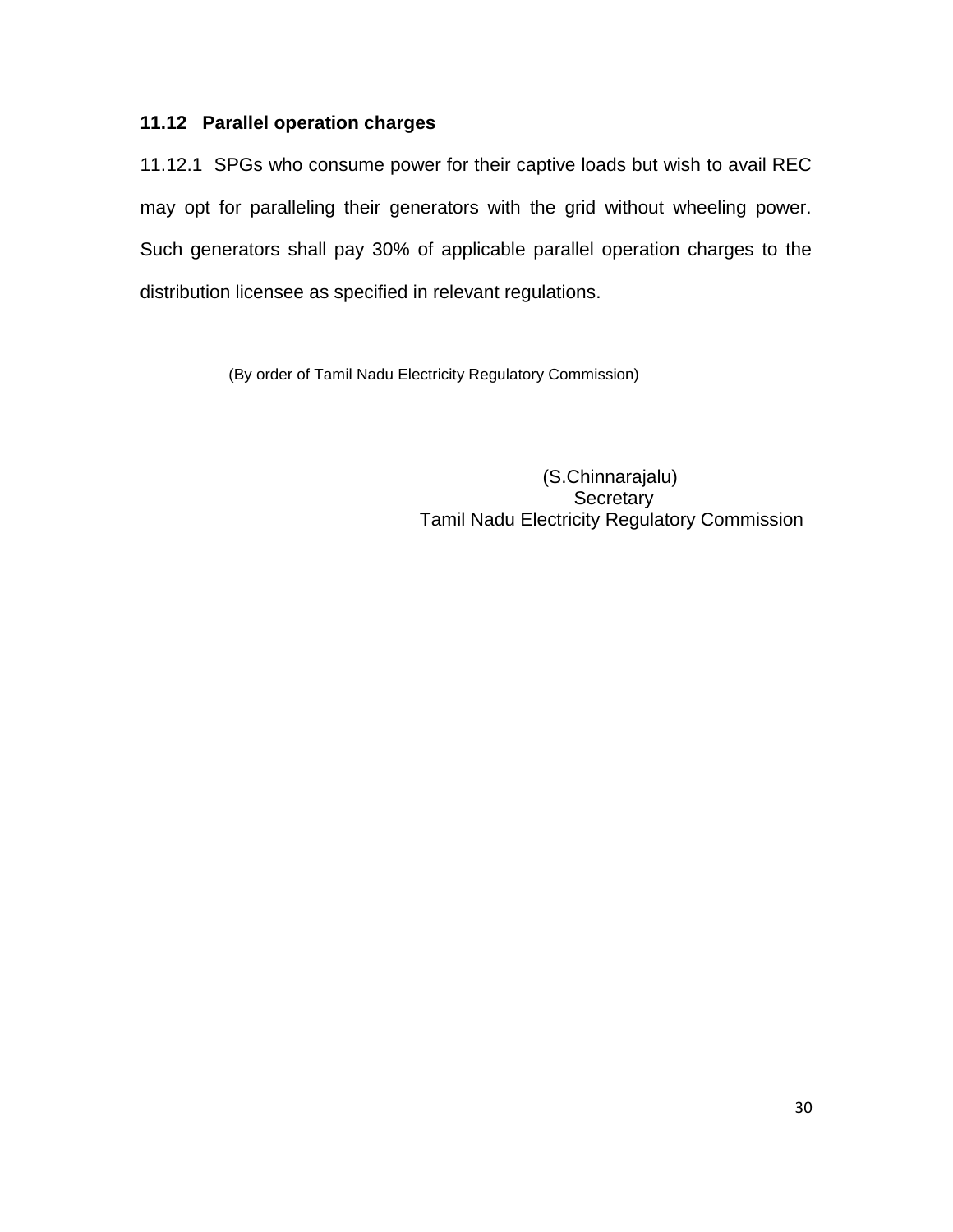| Capital cost                                      | 47000000                      |                           |                         |                         |                         |                         |                         |                        |                        |                        |                        |                        |                        |                        |                        |                        |                        |                        |           |              |                       |           |           |           |                |
|---------------------------------------------------|-------------------------------|---------------------------|-------------------------|-------------------------|-------------------------|-------------------------|-------------------------|------------------------|------------------------|------------------------|------------------------|------------------------|------------------------|------------------------|------------------------|------------------------|------------------------|------------------------|-----------|--------------|-----------------------|-----------|-----------|-----------|----------------|
| PLF                                               | 19.00%<br>Solar PV MW scale   |                           |                         |                         |                         |                         |                         |                        |                        |                        |                        |                        |                        |                        |                        |                        |                        |                        |           |              |                       |           |           |           |                |
|                                                   |                               |                           |                         |                         |                         |                         |                         |                        |                        |                        |                        |                        |                        |                        |                        |                        |                        |                        |           |              |                       |           |           |           |                |
| Depreciation                                      | 3.60%                         |                           |                         |                         |                         |                         |                         |                        |                        |                        |                        |                        |                        |                        |                        |                        |                        |                        |           |              |                       |           |           |           |                |
| Interest                                          |                               | 11.000% $(10 + 1)$ yr.    |                         |                         |                         |                         |                         |                        |                        |                        |                        |                        |                        |                        |                        |                        |                        |                        |           |              |                       |           |           |           |                |
| Dt:Eq.                                            | 70 & 30                       |                           |                         |                         |                         |                         |                         |                        |                        |                        |                        |                        |                        |                        |                        |                        |                        |                        |           |              |                       |           |           |           |                |
| 0 & M                                             | 1.4% with 5.72 % escl.        |                           |                         |                         |                         |                         |                         |                        |                        |                        |                        |                        |                        |                        |                        |                        |                        |                        |           |              |                       |           |           |           |                |
| Insurance                                         |                               | 0.35 % of net asset value |                         |                         |                         |                         |                         |                        |                        |                        |                        |                        |                        |                        |                        |                        |                        |                        |           |              |                       |           |           |           |                |
| Residual value                                    | 10%                           |                           |                         |                         |                         |                         |                         |                        |                        |                        |                        |                        |                        |                        |                        |                        |                        |                        |           |              |                       |           |           |           |                |
| ROE                                               | 20.00%                        |                           |                         |                         |                         |                         |                         |                        |                        |                        |                        |                        |                        |                        |                        |                        |                        |                        |           |              |                       |           |           |           |                |
| Life of Plant                                     | 25 Yr.                        |                           |                         |                         |                         |                         |                         |                        |                        |                        |                        |                        |                        |                        |                        |                        |                        |                        |           |              |                       |           |           |           |                |
| Aux.consump.                                      | 0%                            |                           |                         |                         |                         |                         |                         |                        |                        |                        |                        |                        |                        |                        |                        |                        |                        |                        |           |              |                       |           |           |           |                |
| W.Cap.                                            | O&M 1m +Receivables 2m.       |                           |                         |                         |                         |                         |                         |                        |                        |                        |                        |                        |                        |                        |                        |                        |                        |                        |           |              |                       |           |           |           |                |
| Inst. On W.Cap.                                   | 11.50%                        |                           |                         |                         |                         |                         |                         |                        |                        |                        |                        |                        |                        |                        |                        |                        |                        |                        |           |              |                       |           |           |           |                |
| Discount factor                                   | 9.24%                         |                           |                         |                         |                         |                         |                         |                        |                        |                        |                        |                        |                        |                        |                        |                        |                        |                        |           |              |                       |           |           |           |                |
|                                                   | Tariff Details--- Solar.(P/V) |                           |                         |                         |                         |                         |                         |                        |                        |                        |                        |                        |                        |                        |                        |                        |                        |                        |           |              |                       |           |           |           |                |
| Gross Gen                                         | 1664400                       | 1664400                   | 1664400                 | 1664400                 | 1664400                 | 1664400                 | 1664400                 | 1664400                | 1664400                | 1664400                | 1664400                | 1664400                | 1664400                | 1664400                | 1664400                | 1664400                | 1664400                | 1664400                | 1664400   | 1664400      | 1664400               | 1664400   | 1664400   | 1664400   | 1664400        |
| Years                                             |                               | $\overline{2}$            | $3^{\circ}$             | $\overline{4}$          | 5                       | 6                       | $\overline{7}$          | 8                      | 9                      | 10                     | 11                     | 12                     | 13                     | 14                     |                        | 16                     | 17                     | 18                     | 10        | 20           | 21                    | 22        | 23        | 24        | 25             |
| ROE                                               | 2820000                       | 2820000                   | 2820000                 | 2820000                 | 2820000                 | 2820000                 | 2820000                 | 2820000                | 2820000                | 2820000                | 2820000                | 2820000                | 2820000                | 2820000                | 2820000                | 2820000                | 2820000                | 2820000                | 2820000   | 2820000      | 2820000               | 2820000   | 2820000   | 2820000   | 2820000        |
| Depreciation                                      | 1607400                       | 1607400                   | 1607400                 | 1607400                 | 1607400                 | 1607400                 | 1607400                 | 1607400                | 1607400                | 1607400                | 1607400                | 1607400                | 1607400                | 1607400                | 1607400                | 1607400                | 1607400                | 1607400                | 1607400   | 1607400      | 1607400               | 1607400   | 1607400   | 1607400   | 1607400        |
| Insurance cost                                    | 164500                        | 158874                    | 153248                  | 147622                  | 141996                  | 136371                  | 130745                  | 125119                 | 119493                 | 113867                 | 108241                 | 102615                 | 96989                  | 91363                  | 85737                  | 80112                  | 74486                  | 68860                  | 63234     | 57608        | 51982                 | 46356     | 40730     | 35104     | 29478          |
| Interest on Loan                                  | 3619000                       | 3619000                   | 3257100                 | 2895200                 | 2533300                 | 2171400                 | 1809500                 | 1447600                | 1085700                | 723800                 | 361900                 |                        |                        |                        |                        |                        |                        |                        |           |              |                       |           |           |           |                |
| 0 & M                                             | 658000                        | 695638                    | 735428                  | 777495                  | 821967                  | 868984                  | 918690                  | 971239                 | 1026794                | 1085526                | 1147618                | 1213262                | 1282661                | 1356029                | 1433594                | 1515595                | 1602287                | 1693938                | 1790831   | 1893267      | 2001562               | 2116051   | 2237089   | 2365051   | 2500332        |
| <b>IOWC</b>                                       | 179738                        | 180731                    | 174716                  | 168767                  | 162889                  | 157085                  | 151360                  | 145718                 | 140165                 | 134704                 | 129343                 | 124085                 | 126009                 | 128050                 | 130213                 | 132507                 | 134938                 | 137515                 | 140245    | 143138       | 146202                | 149448    | 152886    | 156527    | 160382         |
| Total                                             | 9048638                       | 9081643                   | 8747892                 | 8416484                 | 8087552                 | 7761239                 | 7437694                 | 7117076                | 6799551                | 6485298                | 6174502                | 5867362                | 5933059                | 6002842                | 6076944                | 6155614                | 6239111                | 6327712                | 6421710   | 6521412      | 6627146               | 6739255   | 6858105   | 6984082   | 7117592        |
| <b>IOWC</b>                                       | 5.437                         | 5.456                     | 5.256                   | 5.057                   | 4.859                   | 4.663                   | 4.469                   | 4.276                  | 4.085                  | 3.896                  | 3.710                  | 3.525                  | 3.565                  | 3.607                  | 3.651                  | 3.698                  | 3.749                  | 3.802                  | 3.858     | 3.918        | 3.982                 | 4.049     | 4.120     | 4.196     | 4.276          |
| lo & M                                            | 54833                         | 57970                     | 61286                   | 64791                   | 68497                   | 72415                   | 76557                   | 80937                  | 85566                  | 90461                  | 95635                  | 101105                 | 106888                 | 113002                 | 119466                 | 126300                 | 133524                 | 141162                 | 149236    | 157772       | 166797                | 176338    | 186424    | 197088    | 208361         |
| Receivables                                       | 1508106                       | 1513607                   | 1457982                 | 1402747                 | 1347925                 | 1293540                 | 1239616                 | 1186179                | 1133259                | 1080883                | 1029084                | 977894                 | 988843                 | 1000474                | 1012824                | 1025936                | 1039852                | 1054619                | 1070285   | 1086902      | 1104524               | 1123209   | 1143018   | 1164014   | 1186265        |
| Total                                             | 1562940                       | 1571577                   | 1519268                 | 1467539                 | 1416423                 | 1365955                 | 1316173                 | 1267116                | 1218825                | 1171343                | 1124718                | 1078999                | 1095732                | 1113476                | 1132290                | 1152235                | 1173376                | 1195780                | 1219521   | 1244674      | 1271321               | 1299547   | 1329442   | 1361101   | 1394626        |
| <b>IOWC</b>                                       | 179738                        | 180731                    | 174716                  | 168767                  | 162889                  | 157085                  | 151360                  | 145718                 | 14016                  | 134704                 | 129343                 | 124085                 | 126009                 | 128050                 | 130213                 | 132507                 | 134938                 | 137515                 | 140245    | 143138       | 146202                | 149448    | 152886    | 156527    | 160382         |
| Discount Factor                                   |                               | 0.92                      | 0.84                    | 0.77                    | 0.70                    | 0.64                    | 0.59                    | 0.54                   | 0.49                   | 0.45                   | 0.41                   | 0.38                   | 0.35                   | 0.32                   | 0.29                   | 0.27                   | 0.24                   | 0.22                   | 0.20      | 0.19         | 0.17                  | 0.16      | 0.14      | 0.13      | 0.12           |
| Present Value<br><b>Levelised tariff</b>          | 5.44                          | 4.99                      | 4.40                    | 3.88                    | 3.41                    | 3.00                    | 2.63                    | 2.30                   | 2.01                   | 1.76                   | 1.53                   | 1.33                   | 1.23                   | 1.14                   | 1.06                   | 0.98                   | 0.91                   | 0.85                   | 0.79      | 0.73         | 0.68                  | 0.63      | 0.59      | 0.55      | 0.51           |
|                                                   | 4.50                          |                           |                         |                         |                         |                         |                         |                        |                        |                        |                        |                        |                        |                        |                        |                        |                        |                        |           |              |                       |           |           |           |                |
| Determination of accelerated depreciation benefit |                               |                           |                         |                         |                         |                         |                         |                        |                        |                        |                        |                        |                        |                        |                        |                        |                        |                        |           |              |                       |           |           |           |                |
| Depreciation amount                               | 90%                           |                           |                         |                         |                         |                         |                         |                        |                        |                        |                        |                        |                        |                        |                        |                        |                        |                        |           |              |                       |           |           |           |                |
| Book depreciation rate                            | 5.28%                         |                           |                         |                         |                         |                         |                         |                        |                        |                        |                        |                        |                        |                        |                        |                        |                        |                        |           |              |                       |           |           |           |                |
| Tax depreciation rate                             | 40%                           |                           |                         |                         |                         |                         |                         |                        |                        |                        |                        |                        |                        |                        |                        |                        |                        |                        |           |              |                       |           |           |           |                |
| Income Tax (Normal rate)                          | 34.610%                       |                           |                         |                         |                         |                         |                         |                        |                        |                        |                        |                        |                        |                        |                        |                        |                        |                        |           |              |                       |           |           |           |                |
| Capital Cost<br>Years                             | 47000000<br>$\sim$            | $\overline{2}$            | $\mathbf{3}$            | $\mathbf{A}$            | $\sim$                  | 6                       | $\overline{7}$          | $\mathbf{R}$           | $\alpha$               | 10                     | 11                     | 12                     | 13                     | $\overline{14}$        | 15                     | 16                     | 17                     | 18                     | 19        | 20           | 21                    | 22        | 23        | 24        | 25             |
| <b>Book Depreciation</b>                          | 2.64%                         | 5.28%                     | 5.28%                   | 5.28%                   | 5.28%                   | 5.28%                   | 5.28%                   | 5.28%                  | 5.28%                  | 5.28%                  | 5.28%                  | 5.28%                  | 5.28%                  | 5.28%                  | 5.28%                  | 5.28%                  | 5.28%                  | 2.88%                  | 0.00%     | 0.00%        | 0.00%                 | 0.00%     | 0.00%     | 0.00%     | 0.00%          |
| Bk dep in lakhs                                   | 1240800                       | 2481600                   | 2481600                 | 2481600                 | 2481600                 | 2481600                 | 2481600                 | 2481600                | 2481600                | 2481600                | 2481600                | 2481600                | 2481600                | 2481600                | 2481600                | 2481600                | 2481600                | 1353600                |           |              |                       |           |           |           |                |
|                                                   |                               |                           |                         |                         |                         |                         |                         |                        |                        |                        |                        |                        |                        |                        |                        |                        |                        |                        |           |              |                       |           |           |           |                |
| <b>Accelerated Depreciation</b>                   |                               |                           |                         |                         |                         |                         |                         |                        |                        |                        |                        |                        |                        |                        |                        |                        |                        |                        |           |              |                       |           |           |           |                |
| Opening                                           | 60%                           | 30%                       | 3%                      | 0.60%                   | 0.12%                   | 0.02%                   | 0.009                   | 0.00%                  | 0.0009                 |                        |                        |                        |                        |                        |                        |                        |                        |                        |           |              |                       |           |           |           |                |
| Allowed                                           | 30%                           | 27%                       | 2.40%                   | 0.48%                   | 0.10%                   | 0.02%                   | 0.00%                   | 0.000%                 | 0.00                   | 0.00                   | 0.00                   | 0.00                   | 0.00                   | 0.00                   | 0.00                   | 0.00                   | 0.00                   | 0.00                   | 0.00      | 0.00         | 0.00                  | 0.00      | 0.00      | 0.00      | 0.00           |
| Closing                                           | 30%                           | 3%                        | 0.60%                   | 0.12%                   | 0.02%                   | 0.00%                   | 0.00%                   | 0.000%                 | 0.00                   | 0.00                   | 0.00<br>0.00           | 0.00                   | 0.00                   | 0.00                   | 0.00                   | 0.00                   | 0.00<br>0.00           | 0.00                   | 0.00      | 0.00<br>0.00 | 0.00                  | 0.00      | 0.00      | 0.00      | 0.00           |
| <b>Accelerated Depreciation</b>                   | 14100000                      | 12690000                  | 1128000                 | 225600                  | 45120                   | 20250                   | 6750                    |                        | 0.00                   | 0.00                   |                        | 0.00                   | 0.00                   | 0.00                   | 0.00                   | 0.00                   |                        | 0.00                   | 0.00      |              | 0.00                  | 0.00      | 0.00      | 0.00      | 0.00           |
| Net dep benefit                                   | 12859200                      | 10208400                  | $-1353600$              | $-2256000$              | $-2436480$              | $-2461350$              | $-2474850$              | $-2481600$             | $-2481600$             | $-2481600$             | $-2481600$             | $-2481600$             | $-2481600$             | $-2481600$             | $-2481600$             | $-2481600$             | $-2481600$             | $-1353600$             | 0.00      | 0.00         | 0.00                  | 0.00      | 0.00      | 0.00      | 0.00           |
| Tax benefit                                       | 4450569                       | 3533127                   | $-468481$               | -780802                 | $-843266$               | $-85187$                | $-856546$               | $-858882$              | $-858882$              | $-858882$              | -858882                | $-858882$              | $-858882$              | $-858882$              | $-858882$              | -858882                | $-858882$              | $-468481$              |           |              |                       |           |           |           |                |
| Discount factor                                   | 1.00                          | 0.92                      | 0.84                    | 0.77                    | 0.70                    | 0.64                    | 0.59                    | 0.54                   | 0.49                   | 0.45                   | 0.41                   | 0.38                   | 0.35                   | 0.32                   | 0.29                   | 0.27                   | 0.24                   | 0.22                   | 0.20      | 0.19         | 0.17                  | 0.16      | 0.14      | 0.13      | 0.12           |
| Average discount factor                           | 1.00                          | 0.96                      | 0.88                    | 0.80                    | 0.73                    | 0.67                    | 0.62                    | 0.56                   | 0.52                   | 0.47                   | 0.43                   | 0.40                   | 0.36                   | 0.33                   | 0.30                   | 0.28                   | 0.25                   | 0.23                   | 0.21      | 0.20         | 0.18                  | 0.16      | 0.15      | 0.14      | 0.13           |
| Net Energy gen                                    | 832200                        | 1664400                   | 1664400                 | 1664400                 | 1664400                 | 1664400                 | 1664400                 | 1664400                | 1664400                | 1664400                | 1664400                | 1664400                | 1664400                | 1664400                | 1664400                | 1664400                | 1664400                | 1664400                | 1664400   | 1664400      | 1664400               | 1664400   | 1664400   | 1664400   | 1664400        |
| Energy gen with DCF<br>Tax benft with DCF         | 832200<br>4450569             | 1594008.86<br>3383704     | 1459180.58<br>$-410718$ | 1335756.66<br>$-626629$ | 1222772.48<br>$-619516$ | 1119345.00<br>$-572903$ | 1024665.88<br>$-527321$ | 937995.13<br>$-484034$ | 858655.37<br>$-443093$ | 786026.52<br>$-405614$ | 719540.94<br>$-371305$ | 658679.00<br>$-339899$ | 602965.03<br>$-311149$ | 551963.59<br>$-284830$ | 505276.08<br>$-260738$ | 462537.61<br>$-238684$ | 423414.14<br>$-218495$ | 387599.91<br>$-109098$ | 354815.00 | 324803.19    | 297329.91<br>$\Omega$ | 272180.43 | 249158.21 | 228083.32 | 208791.03<br>X |
|                                                   |                               |                           |                         |                         |                         |                         |                         |                        |                        |                        |                        |                        |                        |                        |                        |                        |                        |                        |           |              |                       |           |           |           |                |

AD benefit 0.09<br>**Levelised tariff with AD** 4.41